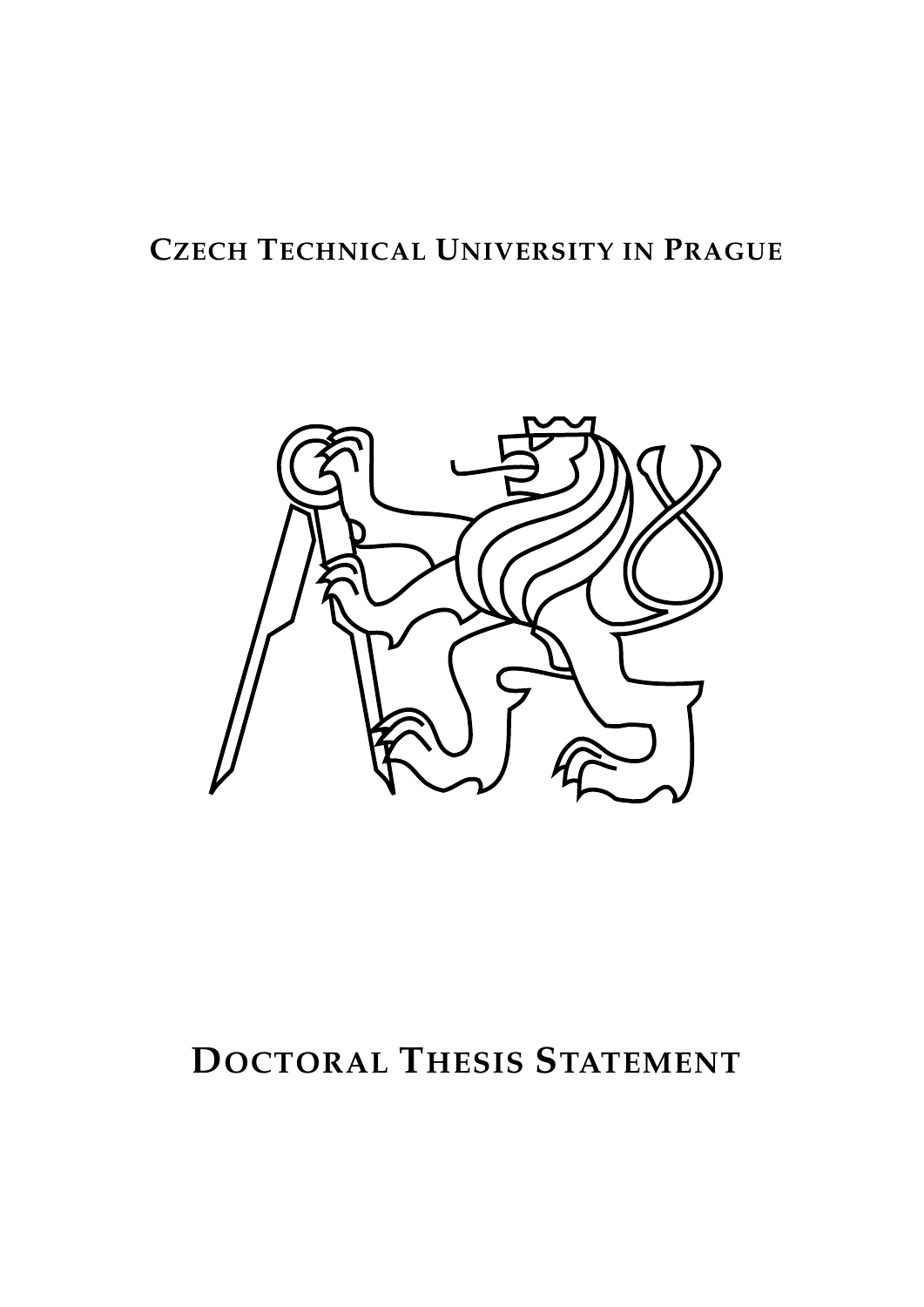**Czech Technical University in Prague Faculty of Electrical Engineering Department of Telecommunication Engineering**

Ing. Bc. Matěj Rohlík

# **BROADCAST SECURITY IN FUTURE MOBILE NETWORKS**

**Ph.D. Programme: Electrical Engineering and Information Technology**

**Branch of study: Telecommunication Engineering**

**Doctoral thesis statement for obtaining the academic title of "Doctor", abbreviated to "Ph.D."**

**Prague, June 2012**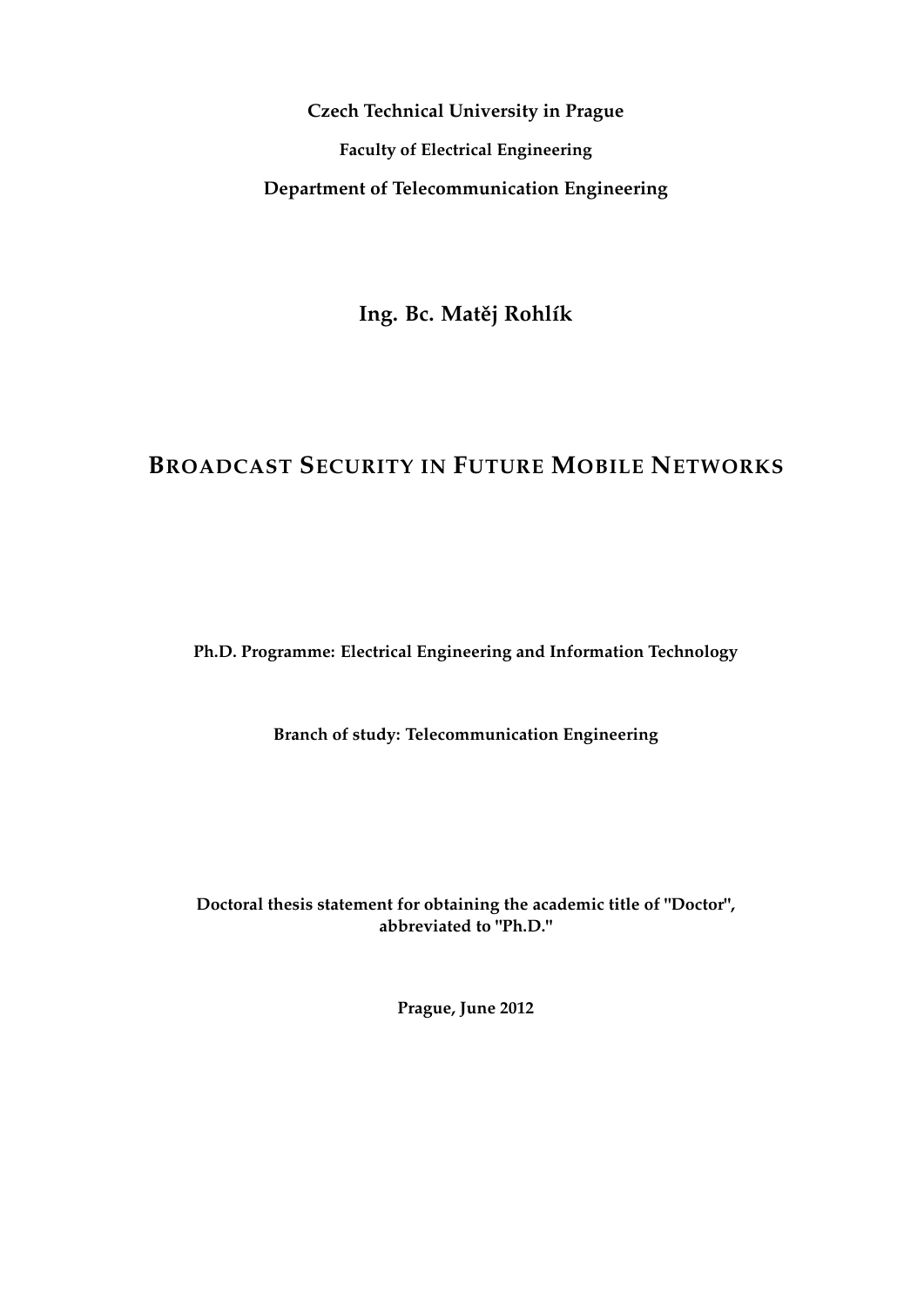**The doctoral thesis was produced in combined manner**

**Ph.D. study at the department of Telecommunication Engineering of the Faculty of Electrical Engineering of the CTU in Prague**

| Candidate:                | Ing. Bc. Matěj Rohlík                                                                                                                                            |
|---------------------------|------------------------------------------------------------------------------------------------------------------------------------------------------------------|
|                           | Establishment Faculty of Electrical Engineering of the CTU in Prague                                                                                             |
| <b>Address</b>            | Technická 2, 166 27 Prague 6                                                                                                                                     |
| Supervisor:<br>Department | Ing. Tomáš Vaněk, Ph.D.<br>Department of Telecommunication Engineering<br>Faculty of Electrical Engineering of the CTU in Prague<br>Technická 2, 166 27 Prague 6 |

**Opponents:**

**The doctoral thesis statement was distributed on:**

The defence of the doctoral thesis will be held on....... at ....... a.m./p.m. **before the Board for the Defence of the Doctoral Thesis in the branch of study Telecommunication Engineering in the meeting room No. . . . . . . . . . . of the Faculty of Electrical Engineering of the CTU in Prague.**

**Those interested may get acquainted with the doctoral thesis concerned at the Dean Office of the Faculty of Electrical Engineering of the CTU in Prague, at the Department for Science and Research, Technická 2, Praha 6.**

**. . . . . . . . . . . . . . . . . . . . . . . . . . . . . . . . . . . . . . . . .**

Chairman of the Board for the Defence of the Doctoral Thesis in the branch of study Telecommunication Engineering Faculty of Electrical Engineering of the CTU in Prague Technická 2, 166 27 Prague 6.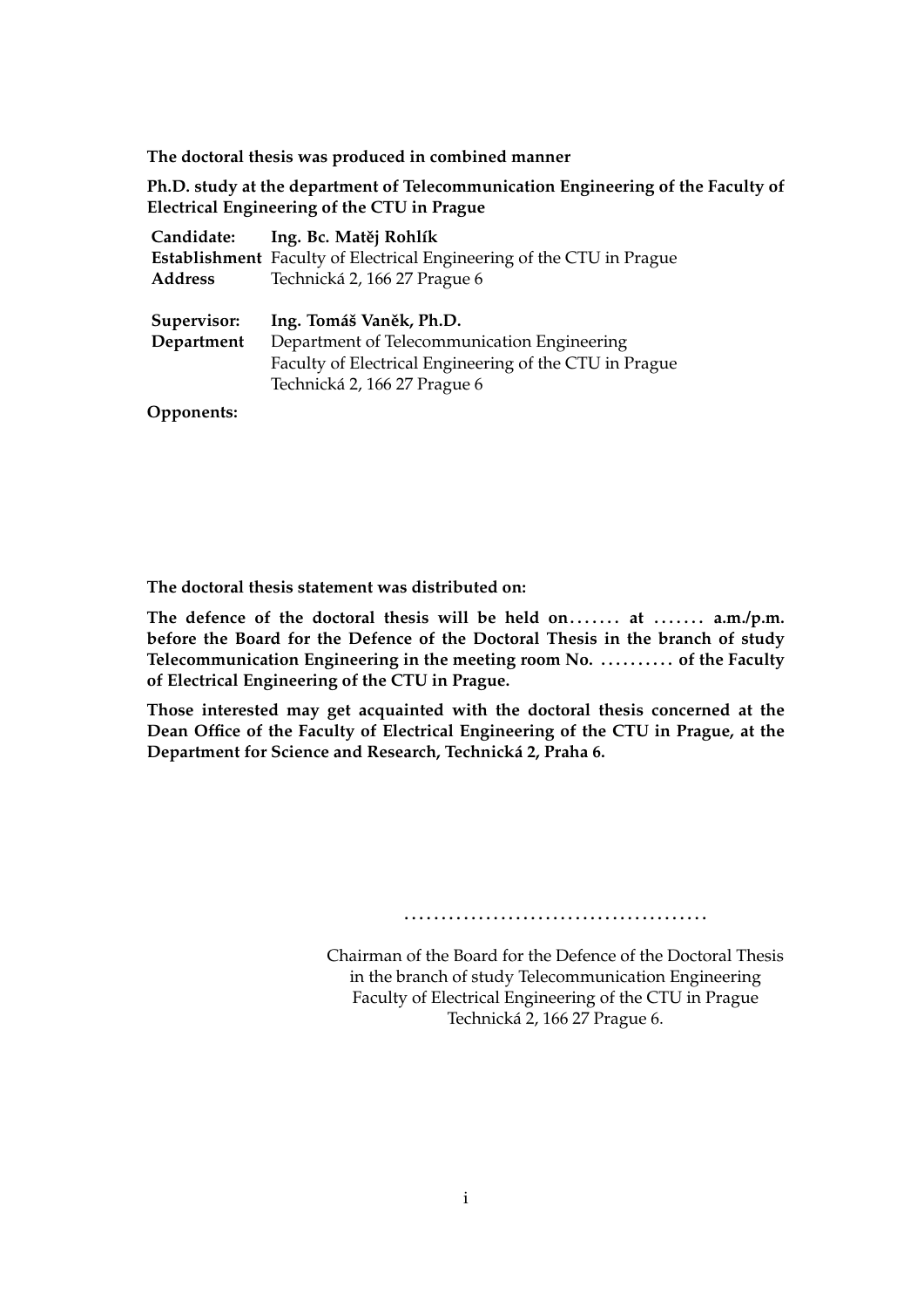# **Contents**

| List of Candidate's Work Non-Related to the Thesis 22 |
|-------------------------------------------------------|
|                                                       |
|                                                       |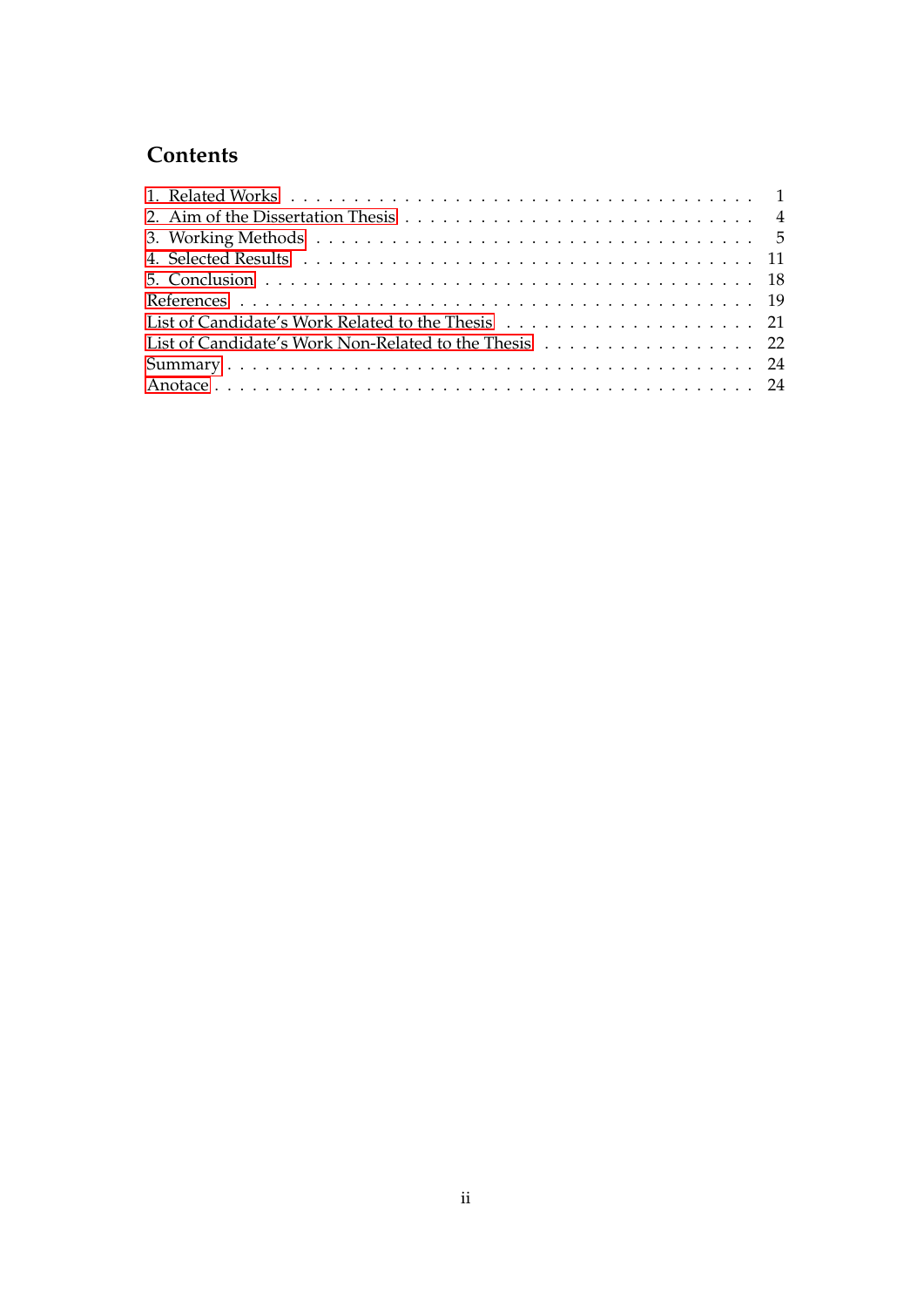## <span id="page-4-0"></span>**1 Related Works**

Any device connected to the global Internet network is continuously exposed to various types of threats. Very frequently, viruses, worms and malicious attacks jeopardise home as well as business devices [1]. However, appliances in non-Internet based networks are endangered as well. For instance, sensor networks, which are located in premises of a specific company and which are not connected to the Internet, can become a target of several damaging network attacks, where DoS is the most malicious type of attack. The comprehensive taxonomy of possible cyber-attacks is discussed in [2].

Due to these threats, an active approach to security is very important in the terms of data encryption, key distribution complex systems, authentication, authorisation, and accounting. A typical broadcast authentication communication within information systems is characterised by plain text communication between nodes, which do not mutually authenticate. Consequently, this represents the possibility where an attacker can theoretically reach the whole group of receivers with a malicious intention. To provide the respective access control key distribution, transmissions sources authentication, and streams non-repudiation, broadcast authentication protocols were designed. Even though there is a slight difference in the terms broadcast and multicast definition, the common attribute is that there always exist a group of receivers, no matter the amount of group members is equal to all or only a few members of the network. From the technical perspective, the communication is one-to-many or many-to-many [3].

Although the key management schemes are designed to exchange keys within group members to protect the traffic from different types of network attacks, they are not ready to cope with malicious network threats as the denial of service (DoS) type attacks. In [4], the authors analysed sensor network layers (as per ISO/OSI model) and possible DoS defences and confirmed that the limited resources of nodes make digital-signature schemes impractical and authentication poses serious difficulties.

Broadcast authentication is an essential service in distributed sensor networks. Because of the large number of sensor nodes and the broadcast nature of wireless communication, it is usually desirable for the base stations to broadcast commands and data to the sensor nodes. The authenticity of such commands and data is critical for the normal operation of sensor networks. Due to the resource constraints on sensor nodes and possible node compromises, broadcast authentication in wireless sensor networks is by no means a trivial problem [5].

In an unicast environment, the data authentication can be achieved using an elementary mechanism, where the transmitter and the message recipient share a secret (symmetric) key to compute a message authentication code (MAC). This cryptographic primitive assures the recipient that the transmitter generated the received message. Unfortunately, the common symmetric authentication method does not work in broadcast environment, because every recipient of the given message can impersonate the sender and forge the message, as the MAC key of the source transmitter is known to these nodes. Therefore, an asymmetric algorithm based on digital signatures is necessary for such purpose [6]. Thus, there exist two methods how to authenticate a broadcast transmission in sensor networks. The first way is to utilise a modified symmetric cryptographic algorithm and the second way is to apply an asymmetric cryptographic algorithm.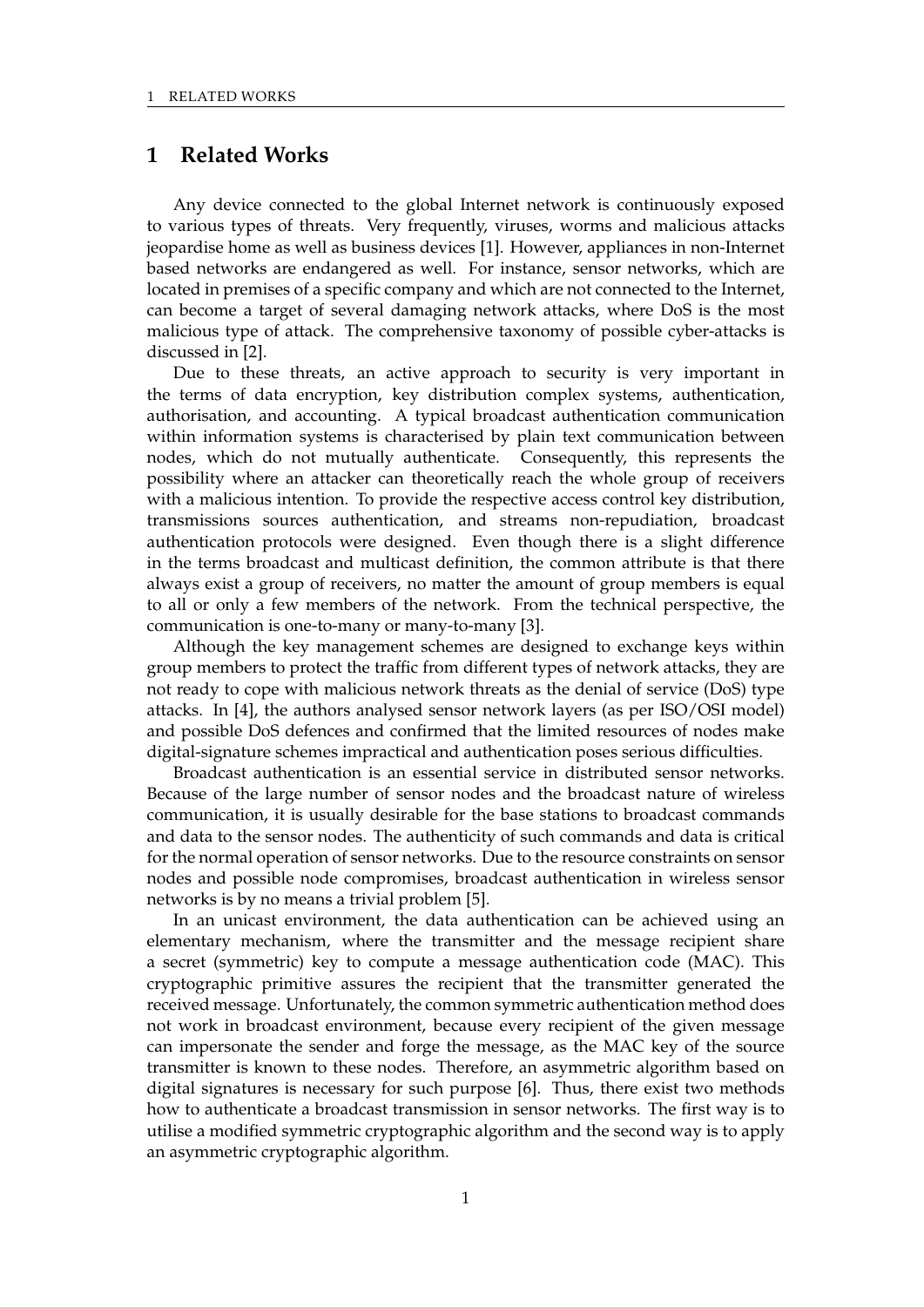In broadcast networks, it is necessary to authenticate a single transmitter to more than one receiver [7]. The first possible solution is a hop-by-hop authentication of every message. Unfortunately, once a huge amount of messages approaches a specific node (e.g., a DoS attack situation), the authentication of every packet brings a huge delay from the end-to-end perspective [8]. None of the currently applied broadcast security protocols in sensor networks does effectively deal with DoS type attacks and does not minimise the end-to-end delay to prevent the overall energy depletion. Since this research work provides enhanced framework based on DREAM approach.

The DoS type of incident in the broadcasting communication can be prevented by verifying each packet's origin in the network. However, this method can influence and increase the time that the packets spent in the network and result into an almost impossible communication. This issue can be resolved by using the DoS resistant efficient authentication mechanism (DREAM) [9].

Besides DoS, the DDoS attack represents a more malicious threat. The DREAM mitigates the DDoS impact by involving analogous approach, where more stations are involved in the verification process. The DREAM can operate in two modes: normal and secure. In the secure mode, every incoming message is authenticated by the network node before being sent to the outgoing interface, whereas in the normal mode, some of the messages are sent directly to the outgoing interface without being authenticated. This approach mitigates a potential single point of failure in the whole network since there is not a single dedicated node where the authentication occurs, but distributed among the neighbours. The protocol functionality is influenced by the following parameters [10]:

- $HT$  number of nodes that message passed without authentication. For such each node, the parameter is incremented by one. When the packet is authenticated,  $HT$  is set to zero.
- *NBR* number of neighbours.
- $K$  maximum number of nodes, that can message pass without authentication.
- $\bullet$  b expected number of neighbours in unity distance from the source.
- $c$  expected number of neighbours in unity distance from the last node that forwards the message.

The amount of messages to be sent or verified before sending out the interface is defined by the following decision rules (formulae):

<span id="page-5-0"></span>
$$
Rand > \frac{b}{NBR},\tag{1.1}
$$

<span id="page-5-1"></span>
$$
Rand > \frac{2 \cdot c}{NBR},\tag{1.2}
$$

where Rand is a random number generated by every node for every message in the range of 0 and 1 with the uniform distribution. The node decides to authenticate/forward the message according to the [\(1.1\)](#page-5-0) formula result, when the packet comes directly from a neighbour, the neighbour has been verified, or the parameter  $HT = 0$ . The node decides to authenticate/forward the message as per the [\(1.2\)](#page-5-1) formula, in case the message did not come from a direct neighbour, the neighbour has not been verified, or the parameter  $HT > 0$ .

The emphasis on minimal energy consumption is common as well as the security and DoS resistance for both designs, the sensor networks as well as for femtocells [11,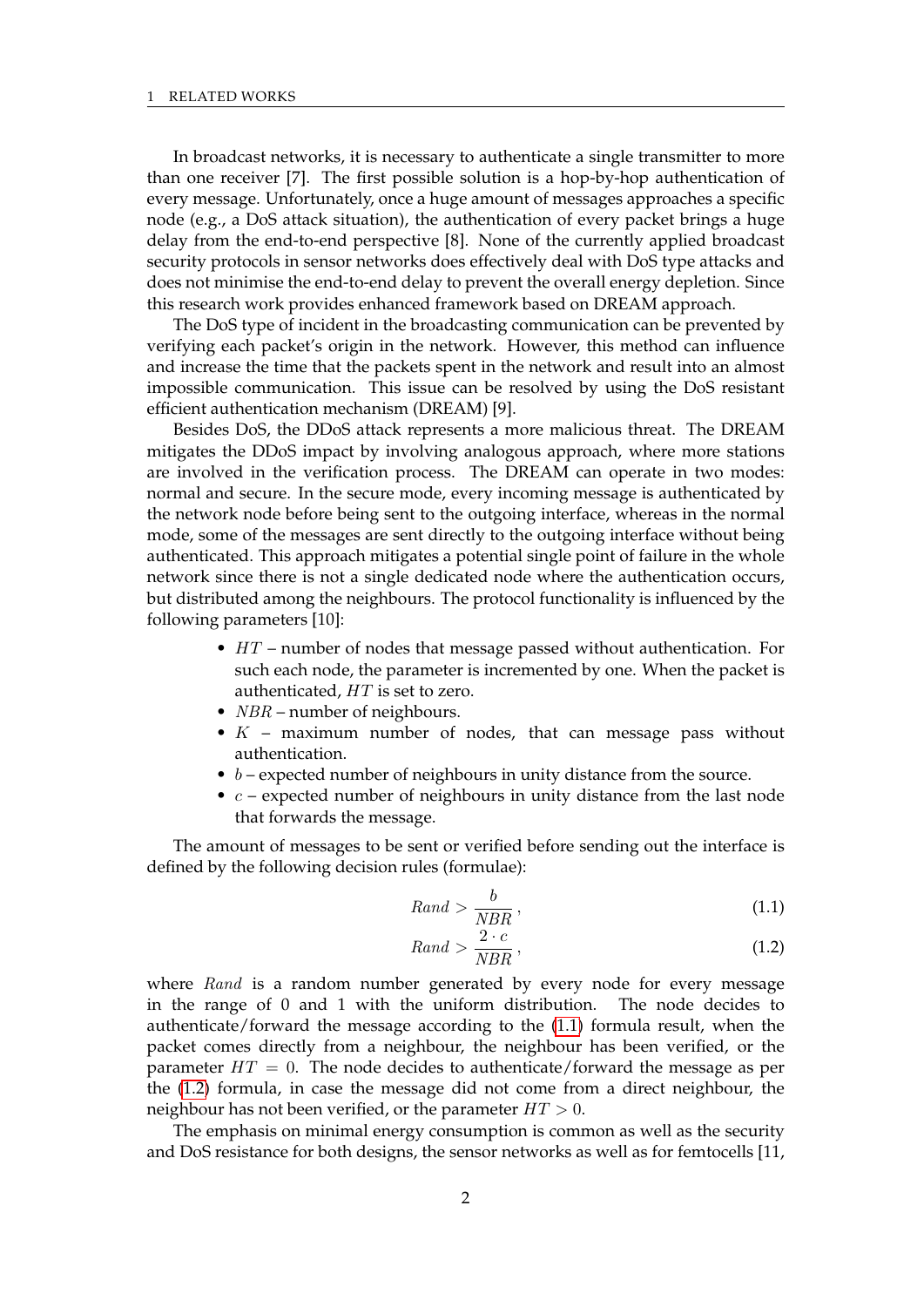12, 13]. The femtocell is a wireless network located indoors sharing the licensed wireless spectrum with the macrocell and is connected through a backhaul link, based on the well known Internet protocol (IP), to the mobile operator core network. Unlike the optimised deployment of macrocell base stations, the femtocell access points are very low-power and small base stations designed for the use in small spaces such as residential end-user households or small business environments without any supervision of the macrocell [14].

Compared to cellular systems, wireless local area networks (WLANs) had the primary purpose as an local area network (LAN) extension for those users, who cannot use the fixed wired connection. The 2G, 3G, and 4G cellular systems operate with a dedicated backbone and its network is usually separated from the Internet. The system as a whole is independent and fully functional without the global network. Nevertheless, the demand for IP services from mobile users caused mobile operators to extend their services and interconnect the mobile network with the Internet. These services enabled a new approach to reach uncovered indoor spaces with mobile signal by femtocells [15, 16, 17].

To ensure the availability and appropriate delay for sensitive traffic (packets carrying voice, signalling, real-time streaming voice/video data, etc.), the IP backhaul should assure quality of service (QoS) and provide appropriate security methods. That means the backhaul connection should provide enough capacity and parameters to avoid affecting the quality of voice call or carried data [18] and efficiently secure the communication as well.

The security aspects of FAP communication were part of the FREEDOM project [19]. Even though, several security models have been recently proposed, the security is currently a critical and unsolved challenge of cloud technology which requires to be standardised. The emerging technology enables to deliver computing as a service, commonly known as the cloud computing. The current femtocells provide only an interface between the mobile operator network and user mobile device via the IP-based network (Internet). Therefore, the femtocell technology provides a new environment for brand new mobile services development [20, 21].

Assuming the physical devices, network topology, and software are hidden from the user's perspective. Such deployment introduces a network cloud in the femtocell environment. As discussed in the previous paragraph, this is a brand new approach and does not have its generally accepted technical term. To distinguish the current femtocell from the above described approach, it is designated as the next generation femtocell (NGF) in this work  $^1$  $^1$ .

The next generation femtocell deployment example, which is considered as the new future mobile technology is depicted in Fig. [1-1.](#page-7-1) The FAPs are commonly connected to the mobile operator network via secured tunnels to the femto security gateway (FSG). However, the FAPs are interconnected and enabled to communicate among them as well (direct FAP-to-FAP connectivity). The FAPs do have connectivity to respective resources (data storages, database servers, and other servers) based on the service offered by the mobile operator [23].

From the previous discussion can be seen that the sensor and future mobile environments address the same security, energy consumption, and parameter

<span id="page-6-0"></span><sup>&</sup>lt;sup>1</sup> The authors in [22] use the NGF term in a more general way as they consider it as the future techology but they do not discuss any specific options nor the cloud feature at all.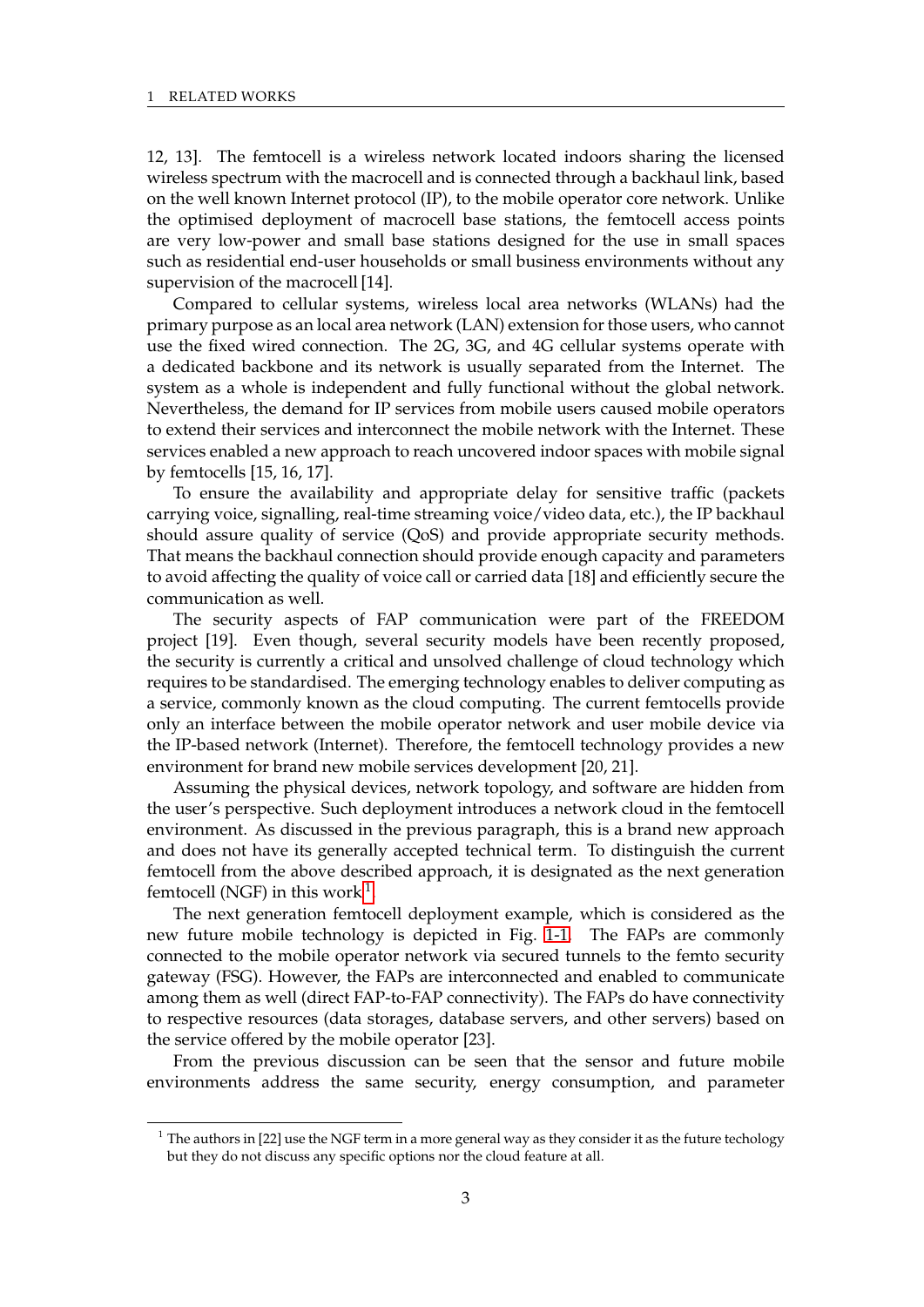<span id="page-7-1"></span>

Figure 1-1: The Next Generation Femtocell Deployment

requirements. Therefore, this thesis introduces a possible DREAM-based method how to deal with security (mainly DoS resistance), minimise end-to-end delay of valid messages, and save computing time (decrease energy consumption) by optimising the architecture of the DREAM.

# <span id="page-7-0"></span>**2 Aim of the Dissertation Thesis**

Mobile technology develops very fast as well as data services provided via mobile data networks. As the network devices can also be a target of a wide range of network security threats, the appropriate security methods are necessary to be implemented for protection. The most malicious is the denial of service attack, which can overload the appliances and prevent the mission-critical data from delivery. In the broadcast environment, which can be represented by future (next-generation) femtocell and cloud technology, the delivery becomes a significant challenge.

Since the broadcast authentication protocols and femtocell security belong to the areas of the author's interest, this dissertation thesis introduces a new scheme based on DoS Resistant Efficient Authentication Mechanism [9] with end-to-end delay and energy enhancements and applicable in future mobile (femtocell) environment [24, 3]. Despite the DREAM was originally designed to minimise end-to-end delay in broadcast networks, several parameters will be further examined and optimised based on the specific network conditions.

Based on the former research accomplished in the previously mentioned topics, the following goals of the dissertation thesis were determined:

- Design a new low latency DoS resistant mechanism for message authentication (IDARED) based on the DREAM scheme.
- The modification consists of:
	- **–** involve split verification queue,
	- **–** provide appropriate parameters selection,
	- **–** reduce the total number of parameters of the mechanism.
- The new protocol should provide lower end-to-end delay compared to the DREAM mechanism.
- The proposed mechanism will be examined theoretically and simulated in MATLAB<sup>®</sup> environment.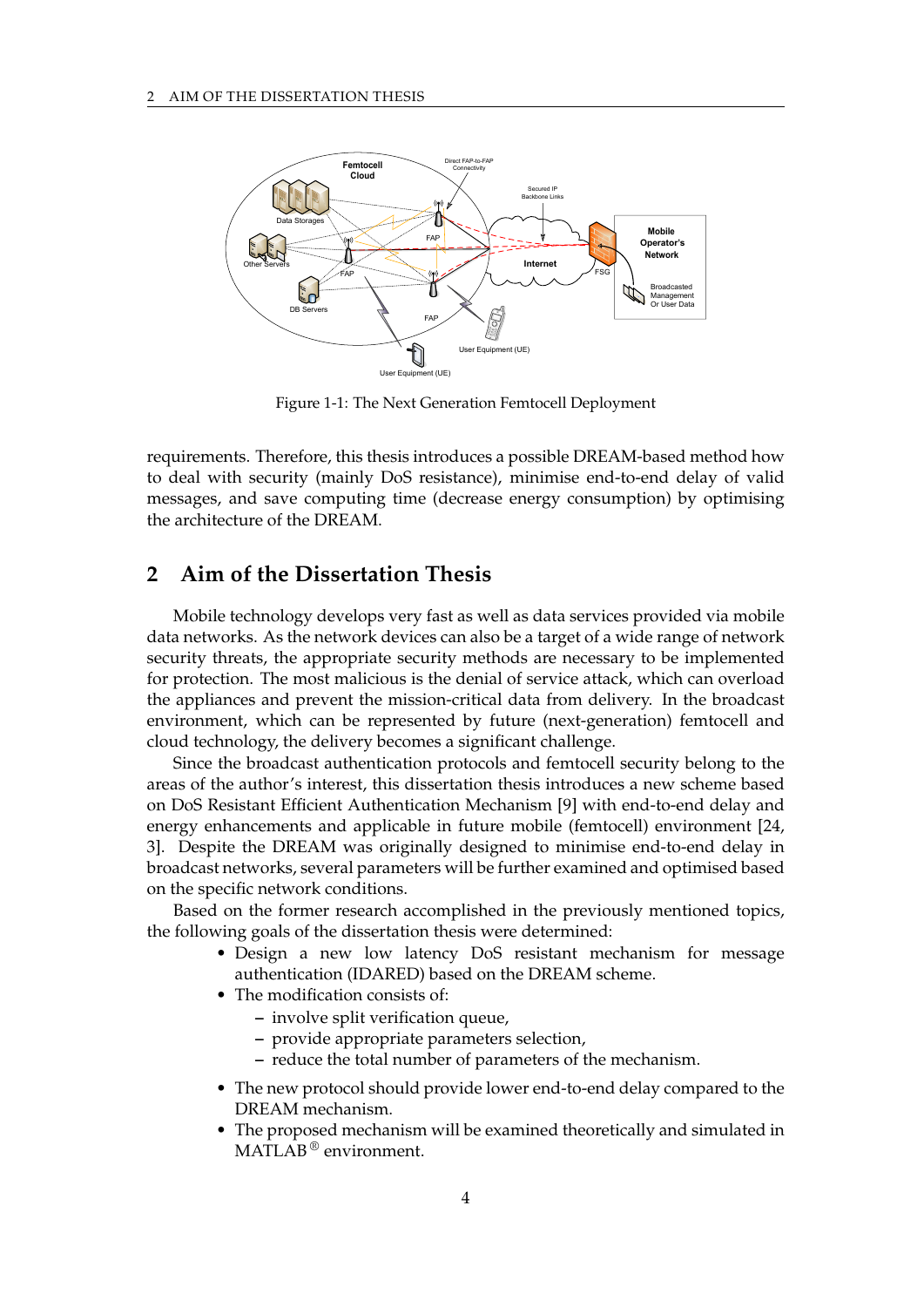# <span id="page-8-0"></span>**3 Working Methods**

To evaluate the DREAM behaviour, it was necessary to prepare an appropriate environment for simulations. Usually, the basic stochastic parameters, which are essential to correspondingly describe the examined scheme, are obtained from real network simulations. Despite the fact that the financial and space resources were limited, a basic simulation environment was developed to gather specific parameters of the DREAM behaviour to simulate the new protocol enhancements instead of the real world simulation.

As the main target of the research is to evaluate the DREAM behaviour, minimise the delay caused by the mechanism itself, and to be able to compare it with the newly proposed scheme, it was necessary to examine the stochastic distribution of its parameters. Therefore, the following assumptions were considered:

- <span id="page-8-1"></span>a) For simplicity, the links between each two nodes of the network are equal length, delay, and priority (cost).
- b) As a consequence of [a\),](#page-8-1) a message can travel only one hop each round of the program.
- <span id="page-8-2"></span>c) The energy sources and computing power of nodes are constrained (wireless sensor network nodes and mobile femtocell access points are considered). Thus, all steps are treated to minimise energy requirements.
- d) The public key signature verification is a relatively time consuming process (usually, in hundreds of milliseconds or seconds and depending on the overhead of lower layer protocols) and the power source of each node is limited (see [c\)\)](#page-8-2). The duration of the previously described verification process was set as the referential value and denoted as a unit time delay (UTD). The UTD characterises the mean service time of the message verification process of each node.
- e) For simplicity, parallel processing of tasks in the verification queue is not considered. Only a single message is processed at a moment as the spare CPU resources are served for other tasks.

In other words, since the UTD is platform dependent, the following definition clarifies that:

$$
UTD = 1
$$
  
or  

$$
UTD = 100 [\%]
$$
 (3.1)

represents the time required by the DREAM internal mechanism to process the verification procedure for a single message. Using the described approach, the research simulations provide hardware independent results, which are applicable for any platform of a specific device (network node) [25]. The original parameters, however, depend on the topology. The influence is caused by the average number of neighbouring nodes and its statistical dispersion.

The program (script) developed within this research has the following features. It simulates message broadcast propagation over a specified network [26]. The network structure can be determined manually by the user or generated randomly according to the Erdős-Rényi model [27], the Barabási-Albert model [28], the grid topology, and the N-ary tree structure.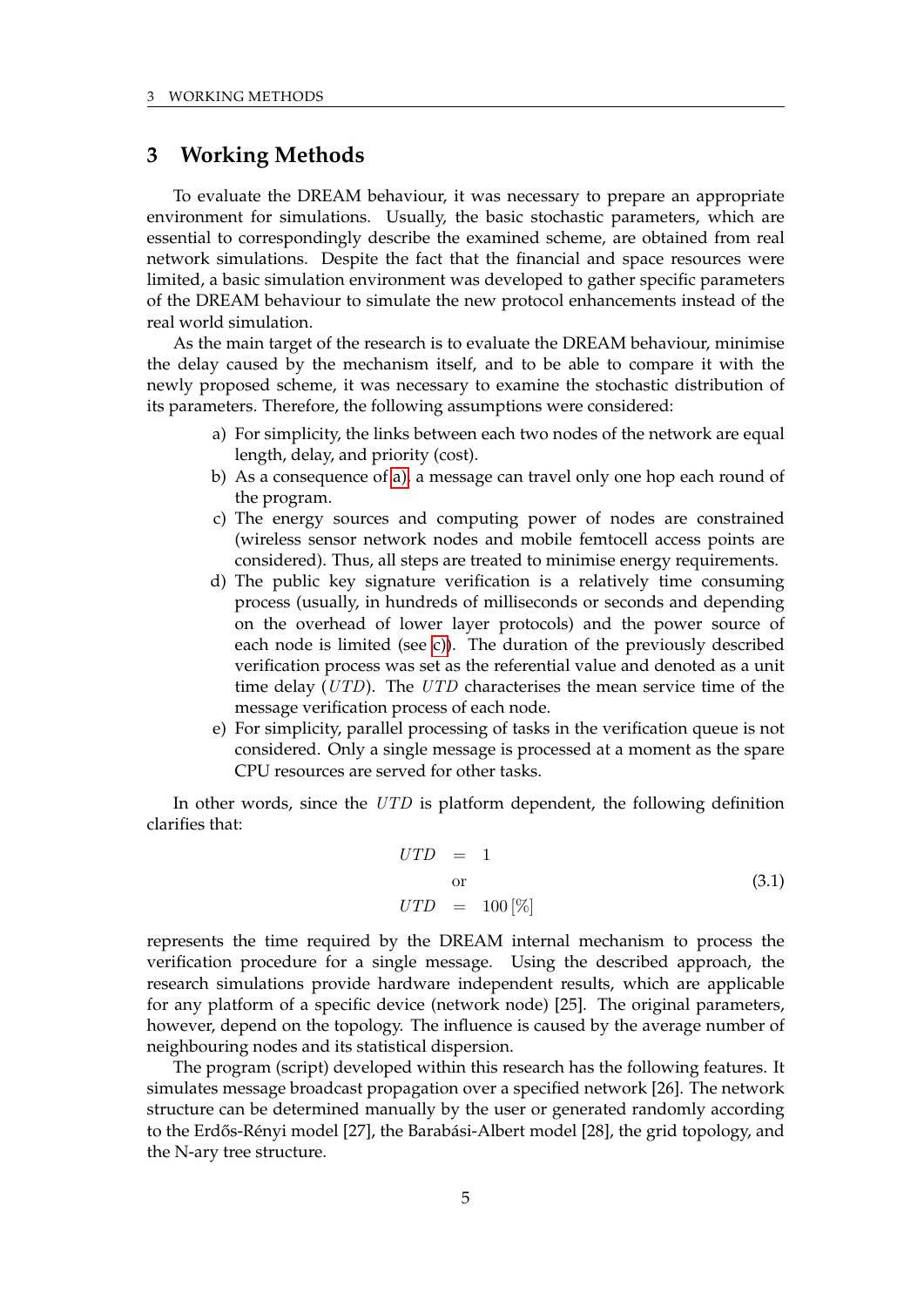The result of the previously described procedure is a square and symmetric matrix (the graph is undirected since messages can flow both directions) and having zeros on the main diagonal (no loops are allowed in the graph, because a node will not broadcast a message to itself). The simulation considers only non-weighted edges having the weight equal to one. The approach of saving details of every message may not seem to be system memory effective. However, it enables to track and evaluate all the sent/dropped messages after the simulation and the influence of the mechanism parameters and the stochastic distribution.

<span id="page-9-1"></span>To be able to compare the results of simulations, a topology of specific parameters needs to be defined. The network topology, selected by the authors in [9] and [5], was set as a grid structure (Scenario 1) composed of 400 nodes, where 20 nodes were equally spaced in the grid in each row and column  $^2$  $^2$ .



Figure 3-1: Average Number of Neighbours in WxW Grid Topology

Assuming the Scenario 1, increasing the width  $W$  of the grid network to infinity (the total number of nodes  $N = W^2$ ), the average number of neighbouring nodes  $\mathbb{E}[NBR]$  will converge to 4, since the number of nodes having three neighbours (nodes on the edges of the topology) and two neighbours (nodes in the four corners) is negligible compared to the total number of nodes Fig. [3-1.](#page-9-1) As per formula [\(3.2\)](#page-9-2), the rest of the nodes will have number of neighbours equal to four. As per formula [\(3.3\)](#page-9-3), the dispersion  $D[NBR]$  converges to zero.

<span id="page-9-2"></span>
$$
\mathbb{E}[NBR] = \lim_{W \to \infty} \mathbb{E}[NBR(W)] = \lim_{W \to \infty} \left(-\frac{4}{W} + 4\right) \to 4,\tag{3.2}
$$

<span id="page-9-3"></span>
$$
\mathbb{D}[NBR] = \lim_{W \to \infty} \mathbb{D}[NBR(W)] \to 0,
$$
\n(3.3)

where 
$$
W = \{1, 2, 3, ...\}
$$
 (3.4)

To describe the DREAM using the respective mathematical model, it was necessary to examine the distribution of the  $HT$  parameter based on the  $K$  parameter setup.

<span id="page-9-0"></span>Assuming, the network graph  $G = (V, E)$  is composed of a set of vertexes (nodes)  $V = v_1, v_2, \ldots, v_N$ , where  $N = 1, 2, 3, ...$  is the number of nodes in G, and set of links (edges)  $E = \{e_{ij}\}\$ , where  $e_{ij}$  $\{v_i, v_j\}$  denotes an edge between vertex  $v_i$  and  $v_j$ , then two connected nodes are called adjacent and the degree k of a given node is the number of edges connecting it with other nodes ( $k = deg(v)$ ), the mean of k over V is known as the mean degree  $< k >$ . As technically, the mean degree represents an average number of neighbours of the specific node  $\mathbb{E}[NBR]$ , the terminology will use the  $\mathbb{E}[NBR]$ notation in this thesis [29].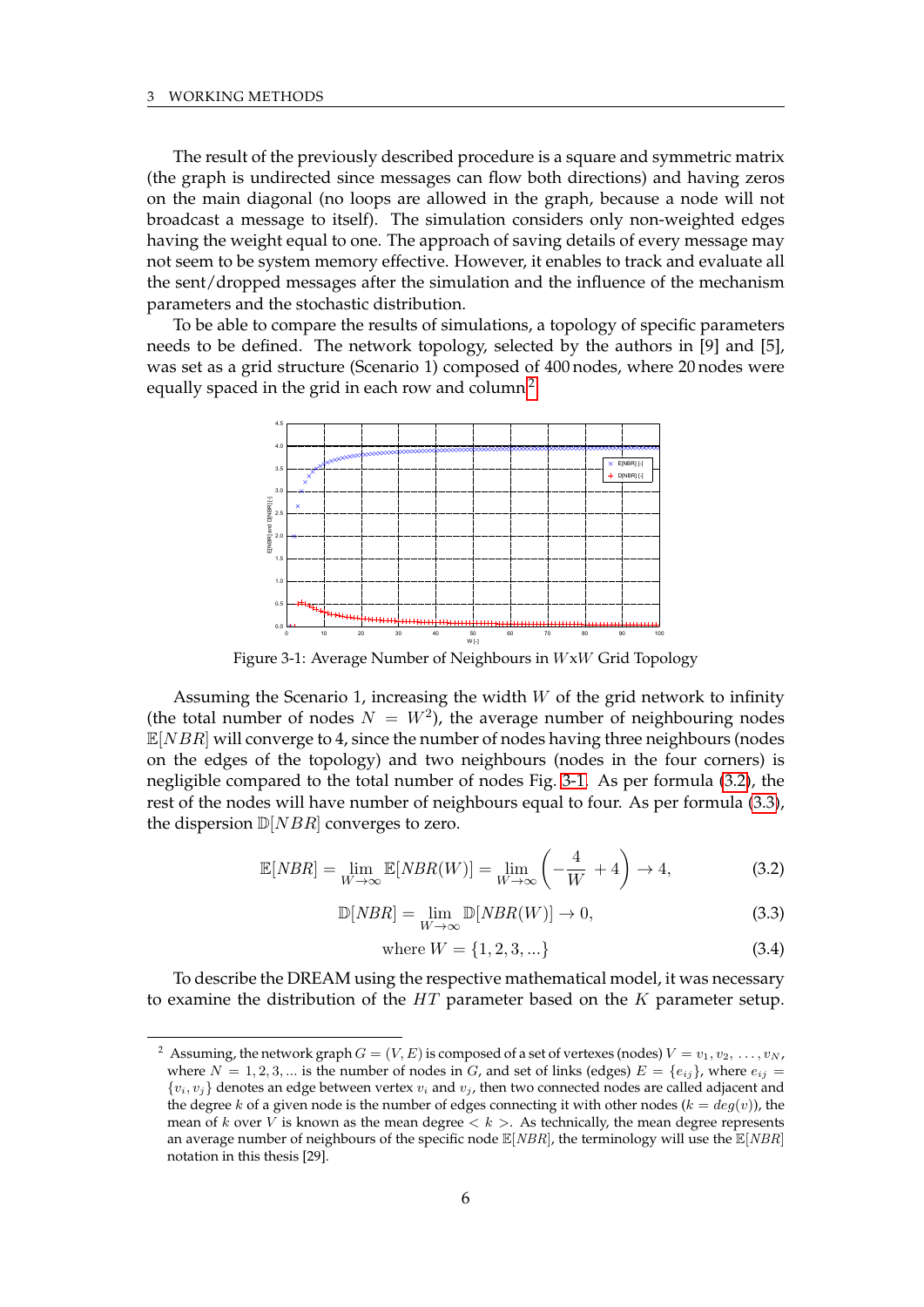The purpose of the  $K$  parameter is to limit the spread of unauthenticated messages through the network. In networks, where the  $\mathbb{D}[NBR(W)] \leq \mathbb{E}[NBR]$  (here  $\mathbb{E}[NBR] = 3.8$  and  $\mathbb{D}[NBR] = 0.18045$ , the distribution of HT in the network is naturally limited by a specific value of the  $K$  parameter, and its increasing values do not affect the distribution of HT. To preserve the equal chance a message can be authenticated before been sent and a message can be sent without prior authentication, the b and c parameters were set up to enable a  $50\%$  probability a message will be forwarded without prior verification and a 50% probability a message will be authenticated prior forwarding (see formulae [\(3.5\)](#page-10-0) and [\(3.6\)](#page-10-0)).

<span id="page-10-0"></span>
$$
0 < b < NBR \Rightarrow b = \frac{NBR}{2} \tag{3.5}
$$

$$
0 < c < NBR/2 \quad \Rightarrow \quad c = \frac{NBR}{4} \tag{3.6}
$$

<span id="page-10-2"></span>

Figure 3-2: Influence of K On HT Distribution (Scenario 1)

The simulation of Scenario 1, where the transmitter was randomly chosen (uniform distribution) sending a single message throughout the network each iteration  $^3$  $^3$ , was iterated  $10^6$  times and provided the following results:

- If  $K = 0$ , all messages are forced to be authenticated (hop-by-hop), i.e., 100% of messages has HT set to zero.
- If  $K = 1$  or  $K = 2$ , the number of messages forced to be authenticated decreases approximately to 60%.
- If  $K \geq 3$ , the number of messages forced to be authenticated stabilises at 50%.
- Moreover, number of messages having  $HT > 5$  was approximately under one percent. Therefore, choosing  $K > 5$  does not affect the results, as the probability of appearance of such message is approximately 1%.

The simulation confirmed that, in a network composed of 400 nodes arranged as per Scenario 1, fifty percent of messages is being forced to be authenticated and fifty percent of messages is forwarded without prior verification, if  $K \geq 3$  (see Fig. [3-2\)](#page-10-2). Moreover, it does not have any effect to set  $K > 5$  as the number of messages having  $HT > 5$  is under one percent (see Fig. [3-3\)](#page-11-0).

<span id="page-10-1"></span> $3$  A single iteration consists of broadcasting a message from a single node to all nodes in the network. Once the message is processed by the last node a new iteration is triggered.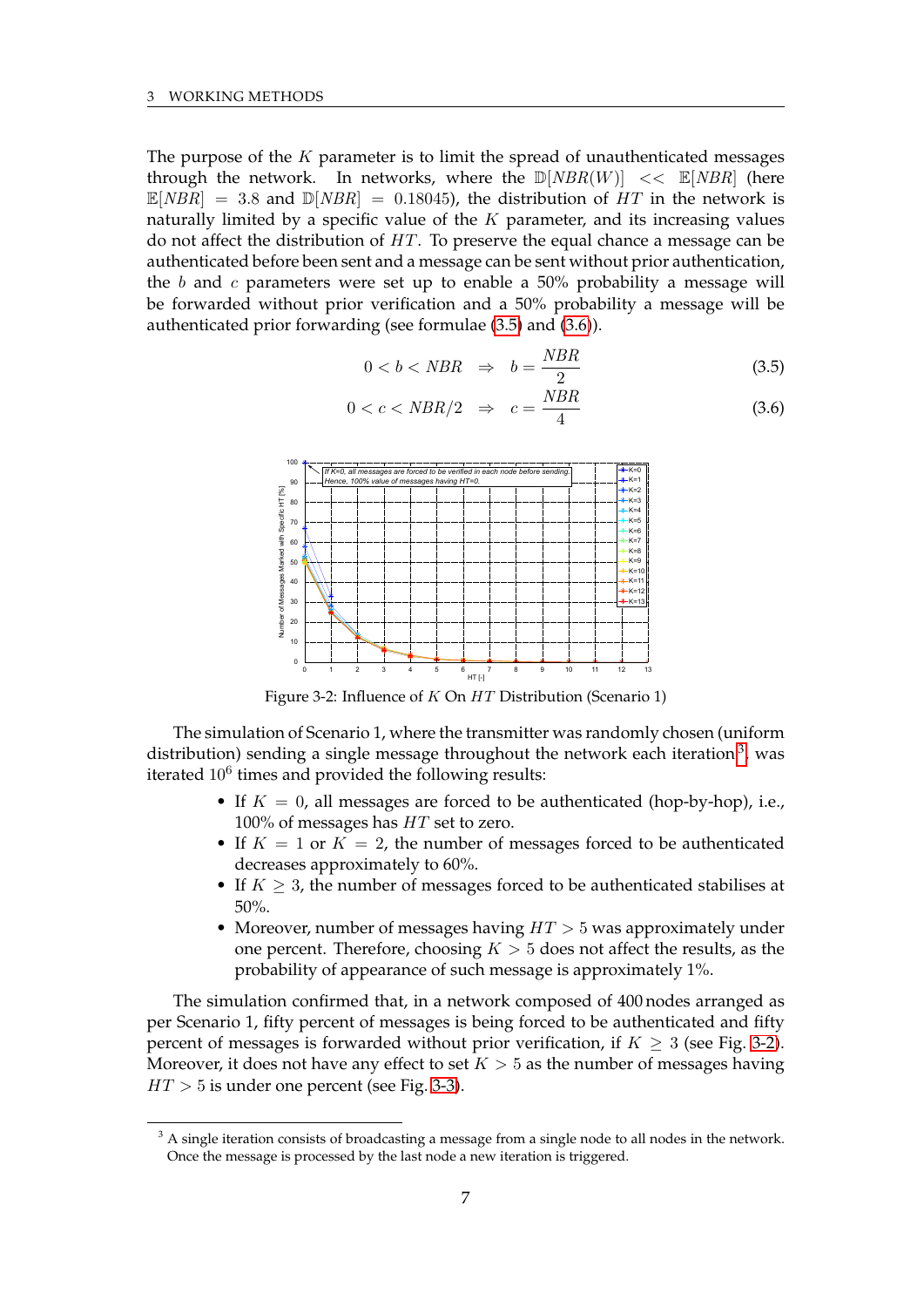<span id="page-11-0"></span>

Figure 3-3: Influence of K on Mean & Dispersion Values of  $HT$  (Scenario 1)

To examine the discussed parameters in a random topology, the simulation was accomplished for the selected random networks to compare them with the second scenario tested by the authors in [9] and [5], which was a random topology of 400 nodes. Unfortunately, the authors did not clarify the details and brought some confusion into the results of the accomplished experiment. Especially for the random network, the average number of nodes and dispersion of the average number of nodes were not provided, as it was significant and affects the mean end-to-end results and distribution of HT values in messages (the behaviour of the mechanism). All doubts and email reply from one of the authors is summarised in Appendix in the Doctoral Thesis fulltext. As the random topology details could not be obtained to design exactly the same scenario, only the Scenario 1 topology was taken into account for comparison with the new proposed authentication scheme.

The previously described simulations provided different distribution results of the HT values. Therefore, it was necessary to utilise some network topology oriented parameters to provide an appropriate mathematical model of the DREAM node (if such model exists) and to demonstrate the comparison results with the new proposed scheme, since the DREAM behaviour is strictly dependent on the network topology and its parameters.

<span id="page-11-1"></span>
$$
D(G) = D_i = D_1, D_2, ..., D_N; \text{ where } D_1 \ge D_2 \ge \cdots \ge D_N \tag{3.7}
$$

The authors in [30] introduced a specific approach how to measure homogeneity or heterogeneity of a given network. The method is based on the entropy of a degree sequence *EDS* examination. Assuming a graph  $G(V, E)$  (see footnote<sup>2</sup>on page [6\)](#page-9-0), N is the number of nodes, and  $D(G)$  is the vector of degrees of nodes (see formula [\(3.7\)](#page-11-1)).

The *EDS* as a new measure of the heterogeneity of complex networks and NEDS represents a normalised entropy of degree sequence NEDS. The EDS can be calculated as per equation [\(3.8\)](#page-11-2).

<span id="page-11-2"></span>
$$
EDS = \frac{-\sum_{i=1}^{N} D_i \ln D_i}{\sum_{i=1}^{N} D_i} + \ln \sum_{i=1}^{N} D_i
$$
\n(3.8)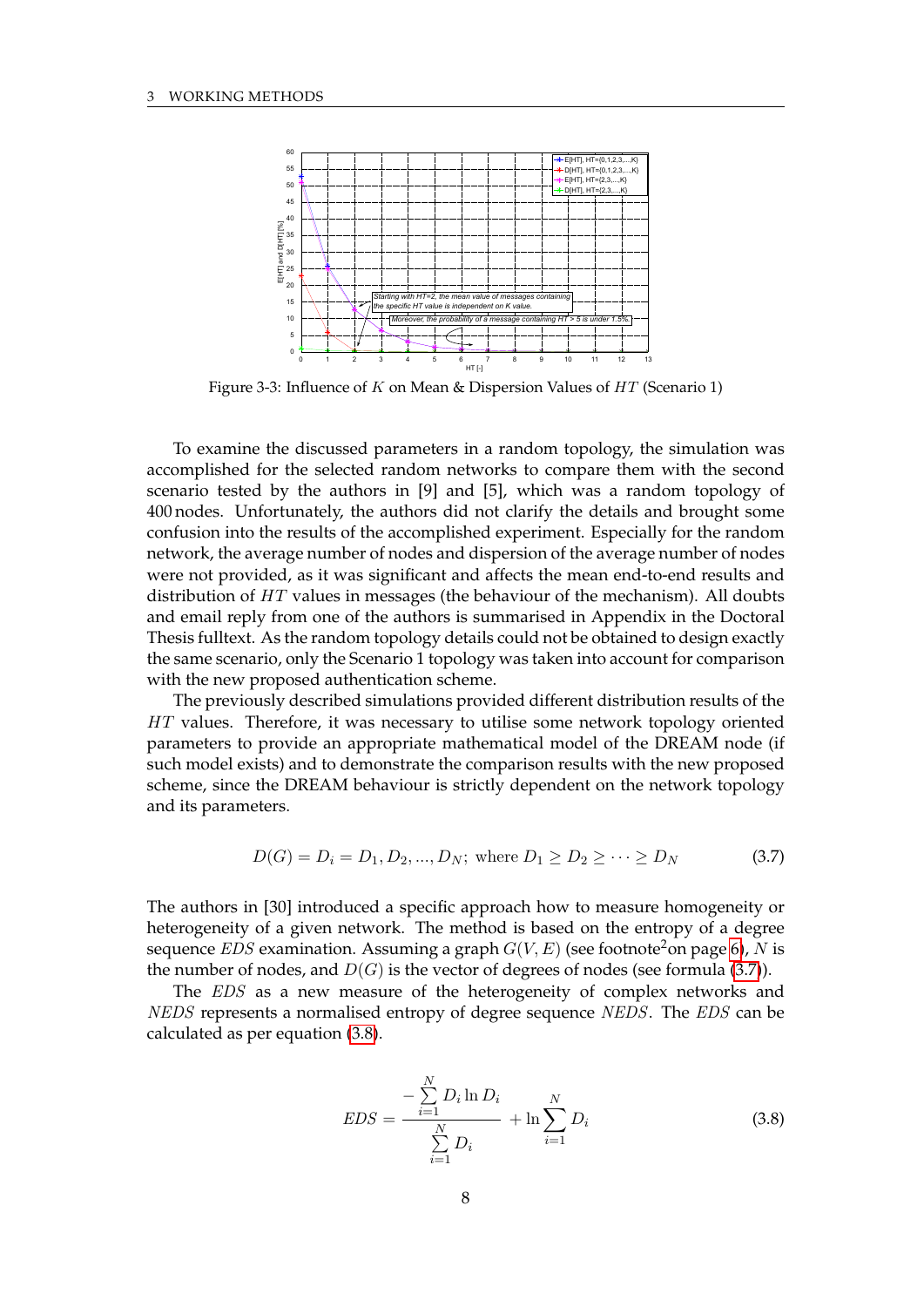As the *NEDS* is defined as per equation [\(3.9\)](#page-12-0), the results are normalised to  $[0, 1]$  $interval<sup>4</sup>$  $interval<sup>4</sup>$  $interval<sup>4</sup>$ .

<span id="page-12-0"></span>
$$
NEDS = \frac{EDS_{max} - EDS}{EDS_{max} - EDS_{min}}\tag{3.9}
$$

The two random graphs were generated (according to scale-free – BA model and random ER model). A specific topology called N-ary tree, which represents a regular tree topology, where each node contains  $N$  child-nodes, was simulated as it is a scheme utilised for multicast networks [31]. The grid, as per Scenario 1, was examined as well, and a bus, star and full mesh topology were generated for reference. All simulated networks consisted of 400 nodes<sup>[5](#page-12-2)</sup>. The results confirmed that the normalised entropy of degree sequence NEDS corresponds to the variance of degrees of nodes  $\mathbb{D}[Deg]^6$  $\mathbb{D}[Deg]^6$  (see Fig. [3-4\)](#page-12-4).

<span id="page-12-4"></span>

Figure 3-4: Results of Heterogeneity of the Selected Networks

The degree distribution of random networks were generated using the Barabási–Albert and Erdős–Rényi models. As discussed, the N-ary tree topology is used in broadcast networks. Thus, the degree distribution of such scheme was examined. Because the number of end nodes, forming the base of the hypothetical "network pyramid", is relatively large (due to the number of child nodes and length of the network), the group of single neighbour nodes dominates the degree distribution. For comparison purpose, the regular lattice<sup>[7](#page-12-5)</sup> network (as per Scenario 1) confirmed that over 80% of nodes do have four neighbours and none has a single neighbour.

<span id="page-12-1"></span><sup>&</sup>lt;sup>4</sup> Since the  $D_i > 0$  and  $D_i$  is an integer, the minimum value of  $EDS_{min} = (\ln 4(N-1))/2$ . The maximum value of EDS corresponds to the most homogeneous (regular) network, and the minimum to the most heterogeneous (star) network [30].

<span id="page-12-2"></span><sup>5</sup> Only the N-ary tree consists of 341 nodes, as it is not possible to create an exactly 400 nodes network. The N-ary topology is based on 4 children nodes of each node and network length (depth) equal to four. It was compared with the respective 341-nodes full mesh network.

<span id="page-12-3"></span> $6$  Technically, the degree of a node represents the number of its neighbours.

<span id="page-12-5"></span> $7$  Regular or lattice network represent the same topology as the grid network.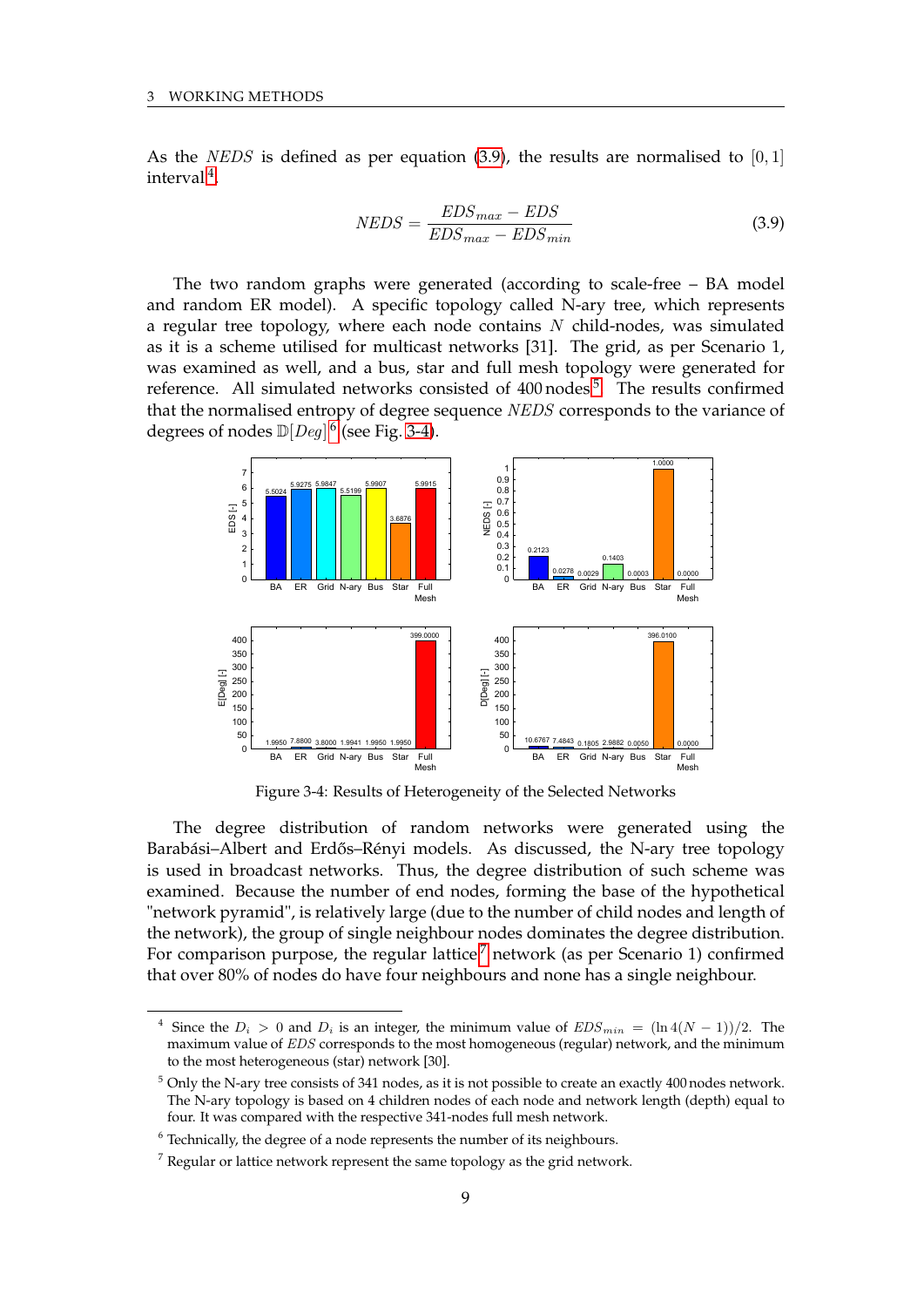As stated earlier, the random topology details are not specified in [9]. Therefore, to compare the results of the DREAM and the new proposed authentication scheme, only the Scenario 1 topology results was taken into account.

To approximate the DREAM using a mathematical model, it was necessary to define appropriate stochastic parameters. As these parameters of input data traffic and service times were not determined by the authors in [9], the input flow characteristics and the service time of the model were estimated as exponential. The exponential character was chosen with respect to the known formulae to calculate sojourn times, which enabled to express the measure of efficiency. The model is depicted in Fig. [3-5.](#page-13-0)

<span id="page-13-0"></span>

Figure 3-5: Mathematical Model of DREAM

Let the normal user data arrival rate is denoted as  $\lambda_n$  and the malicious user data arrival rate as  $\lambda_m$ . The two types of arrival rates produce the total arrival intensity  $\lambda$ , which is offered to the DREAM block, see formula [\(3.10\)](#page-13-1).

<span id="page-13-1"></span>
$$
\lambda = \lambda_n + \lambda_m \tag{3.10}
$$

<span id="page-13-2"></span>Based on the DREAM process, two different rates of customers are produced. The arrival rate of messages, determined to be authenticated prior forwarding, is denoted as  $\lambda_{auth}$  and rate of messages, which were determined to be forwarded prior authentication, is denoted as  $\lambda_{fwd}$ .

| Parameter $\lambda_n \left  \lambda_m \right  \mu_D \left  \mu_{auth} \right  \mu_{fwd}$ |                        |  |  |
|------------------------------------------------------------------------------------------|------------------------|--|--|
| Value                                                                                    | $0.5 \mid 1.0 \mid 10$ |  |  |

To be able to compare the results of both models, the previously discussed parameters were derived from [9] and are introduced in Tab. [3-1.](#page-13-2) The distribution of arrival rates and the service times were estimated as exponential, thus the  $M|M|1$ model was utilised. As a result, the whole system consists of two series systems, the DREAM block and a system of a parallel block combination. Assuming the estimated exponential distribution of arrival rates and the service times [32, 33] the mean sojourn time of the whole complex model  $\mathbb{E}[S]$  can be expressed as per the formula [\(3.11\)](#page-13-3).

<span id="page-13-3"></span>
$$
\mathbb{E}[S] = \mathbb{E}[S_D] + \mathbb{E}[S_{fj}] = \frac{1}{\mu_D - \lambda_D} + \frac{12 - \frac{\lambda_{auth} + \lambda_{fwd}}{\mu_{auth} + \mu_{fwd}}}{8} \cdot \frac{\frac{\lambda_{auth} + \lambda_{fwd}}{\mu_{auth} + \mu_{fwd}}}{1 - \frac{\lambda_{auth} + \lambda_{fwd}}{\mu_{auth} + \mu_{fwd}}}.
$$
(3.11)

The simulation results, the usage conditions, the optimisation details of the mathematical model, which is the new protocol based on, and the selected results are introduced in the next section.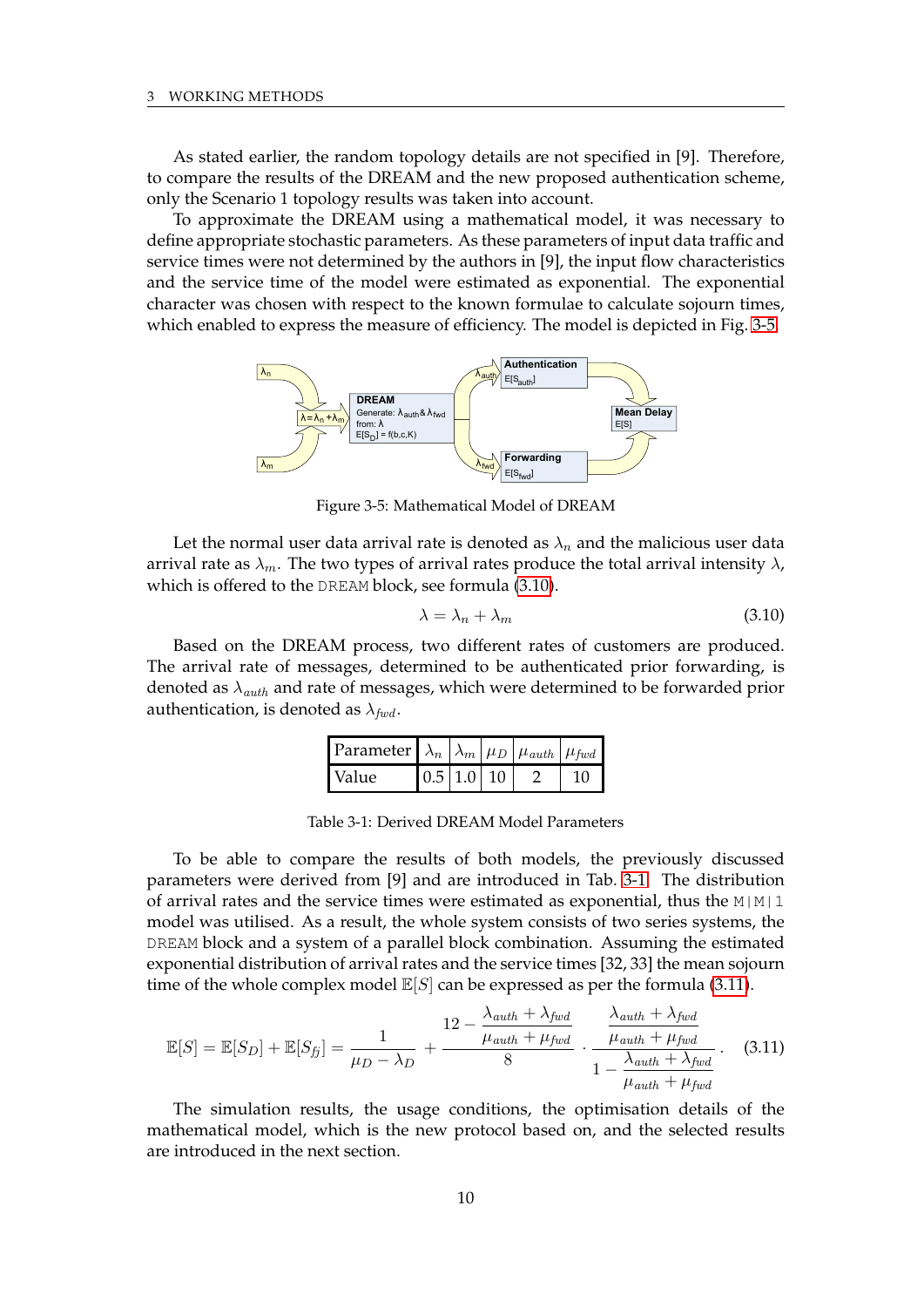### <span id="page-14-0"></span>**4 Selected Results**

This section deals with selected results of the accomplished simulations. Based on these results, the usage conditions of the proposed model are discussed. The optimisation details and the new proposed latency efficient DoS resistant authentication mechanism IDARED are introduced. As the power efficiency of newly designed solutions is an important feature of contemporary solutions, the efficiency of energy sources utilisation estimation is outlined. However, the specific optimisation measure was not provided in this case and the limitations were clarified accordingly. Both schemes, the DREAM and the IDARED are confronted with respect to the end-to-end delay and security perspective.

Based on the probability decision (formulae [\(1.1\)](#page-5-0) and [\(1.2\)](#page-5-1)), the DREAM produces two flows of messages – the first flow of messages to be authenticated and the second flow to be forwarded prior sending out the outgoing interface. The probability a message will be authenticated prior forwarding  $P_{\text{auth}}$  can be obtained, when the number of authenticated messages is divided by the total amount of messages. Analogically, the  $P_{\text{fwd}}$  can be obtained. Thus, the validity of formula [\(4.1\)](#page-14-1) is apparent.

<span id="page-14-1"></span>
$$
P_{\text{auth}} = 1 - P_{\text{fwd}} \tag{4.1}
$$

Reference data, to compare the proposed model results, were obtained from [9]. The arrival and service rates were estimated as exponential, and the mean sojourn time expressed as per formula [\(3.11\)](#page-13-3). Although, the  $\lambda$  offered to the network node is known (see equation [\(3.10\)](#page-13-1)), the DREAM produces two flows of messages. Messages to be delivered to the authentication queue  $\lambda_{auth}$  and messages to be forwarded  $\lambda_{fwd}$ (see Fig. [3-5\)](#page-13-0). Basically, this process depends on parameters  $b$ ,  $c$ , and  $K$ .

<span id="page-14-2"></span>
$$
P_{\text{fwd}} = p_1 \cdot p_2 \cdot \ldots \cdot p_{\text{NHR}} = p^{\text{NHR}}, \text{ where } p_1 = p_2 = \ldots = p_{\text{NHR}} = p. \tag{4.2}
$$

Assuming, that the forwarding probability  $p$  is the same in each hop (from the transmitter to the last node to receive the message) and the number of hops in a row is NHR, the probability  $P_{\text{fwd}}$  a message will be forwarded after passing NHR hops can be determined as per formula [\(4.2\)](#page-14-2).

<span id="page-14-3"></span>

Figure 4-1: Message Authentication Probability

Although the existence of an unauthenticated message can be limited by the  $K$ parameter, the probability a message can travel several hops in a row without being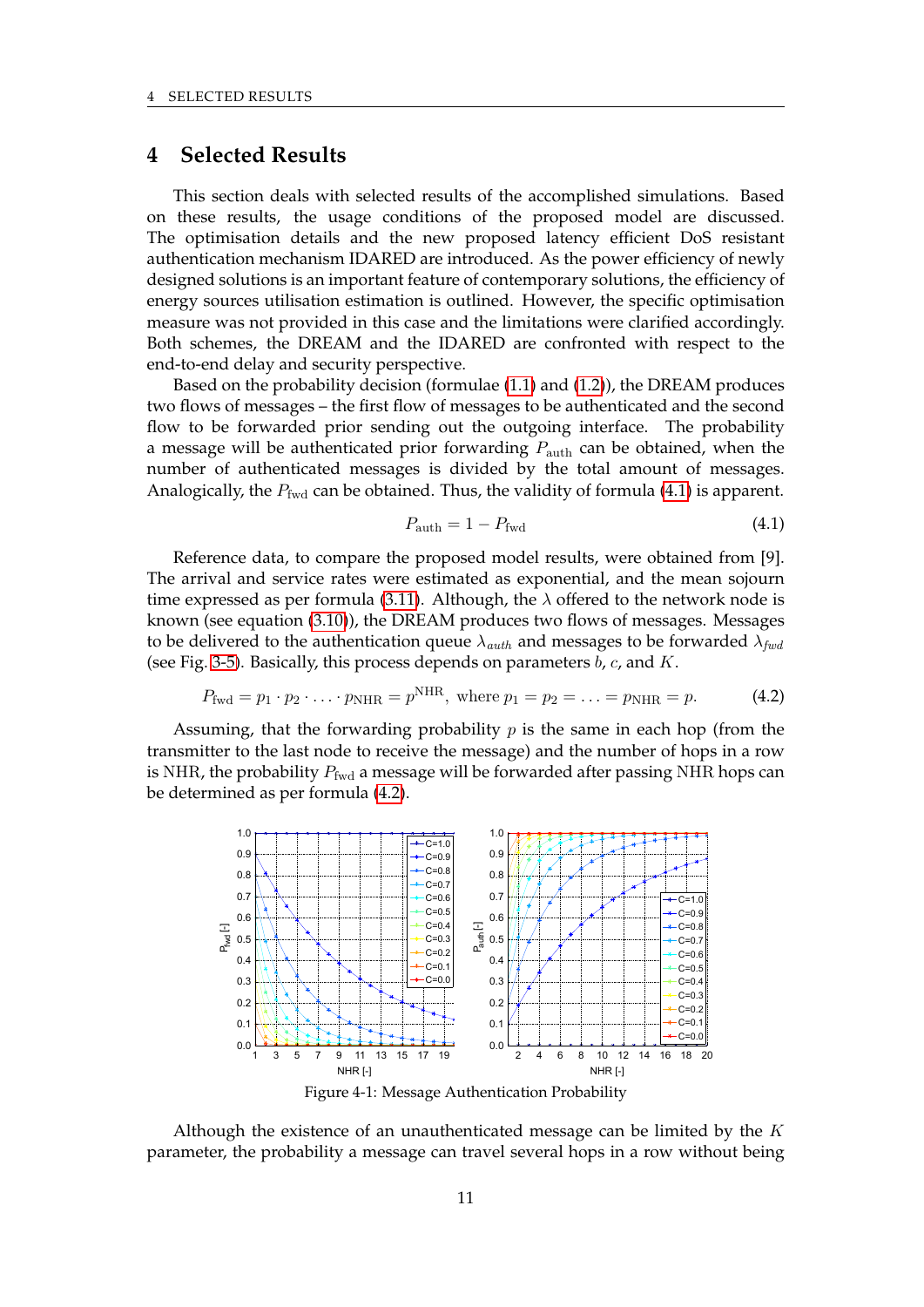verified is mainly determined by the  $C$  (and  $B) ^{\, 8}$  $B) ^{\, 8}$  $B) ^{\, 8}$  parameter, as the applicable range of values of the  $K$  parameter is strictly limited by the  $B$  and  $C$  parameters. For instance, it is not beneficial to set the  $K > 5$  (if  $C = 0.5$ ) as the probability, a message will travel five or more hops, is below one percent (the bigger the  $K$ , the nearer to zero), and this is negligible from both, the security and the end to end delay perspective. Assuming, the  $K$  parameter represents the number of hops in a row a message can travel without authentication ( $K = \text{NHR}$ ), the respective limit values of the K parameter can be calculated analogically (see results for selected values of C Fig. [4-1\)](#page-14-3).

For a comparison purpose, the simulations were accomplished again for the specific case, where  $b = c$ . The results confirmed that the examined probabilities are mainly influenced by the b and c parameters and the influence of the  $K$  parameter was negligible (see Fig. [4-2\)](#page-15-1).

<span id="page-15-1"></span>

Figure 4-2: Influence of the K Parameter on Message Authentication Probability

The negligible influence of  $K$  parameter in Scenario 1 topology was also experimentally proved and clarified as per Fig. [3-2](#page-10-2) and Fig. [3-3.](#page-11-0) The results represent a specific case where  $C = 0.5$  (the normalised c parameter). Therefore, the K parameter will not be considered in the mathematical model.

The authors of the DREAM proposed  $b$  and  $c$  parameters to control the random mechanism behaviour. Once a message is received directly from a neighbouring node, the DREAM uses the  $b$  parameter. The  $c$  parameter is used in the rest of the nodes to affect the authenticate-first to forward-first ratio. Let the frequency of nodes, in which the b parameter is chosen (direct neighbours of the original transmitter), is denoted as  $f_b$ . The frequency of nodes, in which the c parameter is chosen, is denoted as  $f_c$ , and the  $BC<sub>ratio</sub>$  is defined as per formula [\(4.3\)](#page-15-2).

<span id="page-15-2"></span>
$$
BC_{\text{ratio}} = \frac{f_b}{f_c} \tag{4.3}
$$

The simulation was iterated  $10^6$  times and the following assumptions were considered. Four different networks (Scenario 1, random BA and ER models, and N-ary tree) were composed of 400 nodes <sup>5</sup>, where each iteration produced a single message broadcasted from a randomly generated node (uniform distribution), and provided the following results. The  $BC<sub>ratio</sub>$  is under one percent in random BA, grid

<span id="page-15-0"></span><sup>&</sup>lt;sup>8</sup> These are the normalised *b* and *c* parameters which are discussed further. See formulae [\(4.5\)](#page-16-0) and [\(4.6\)](#page-16-1).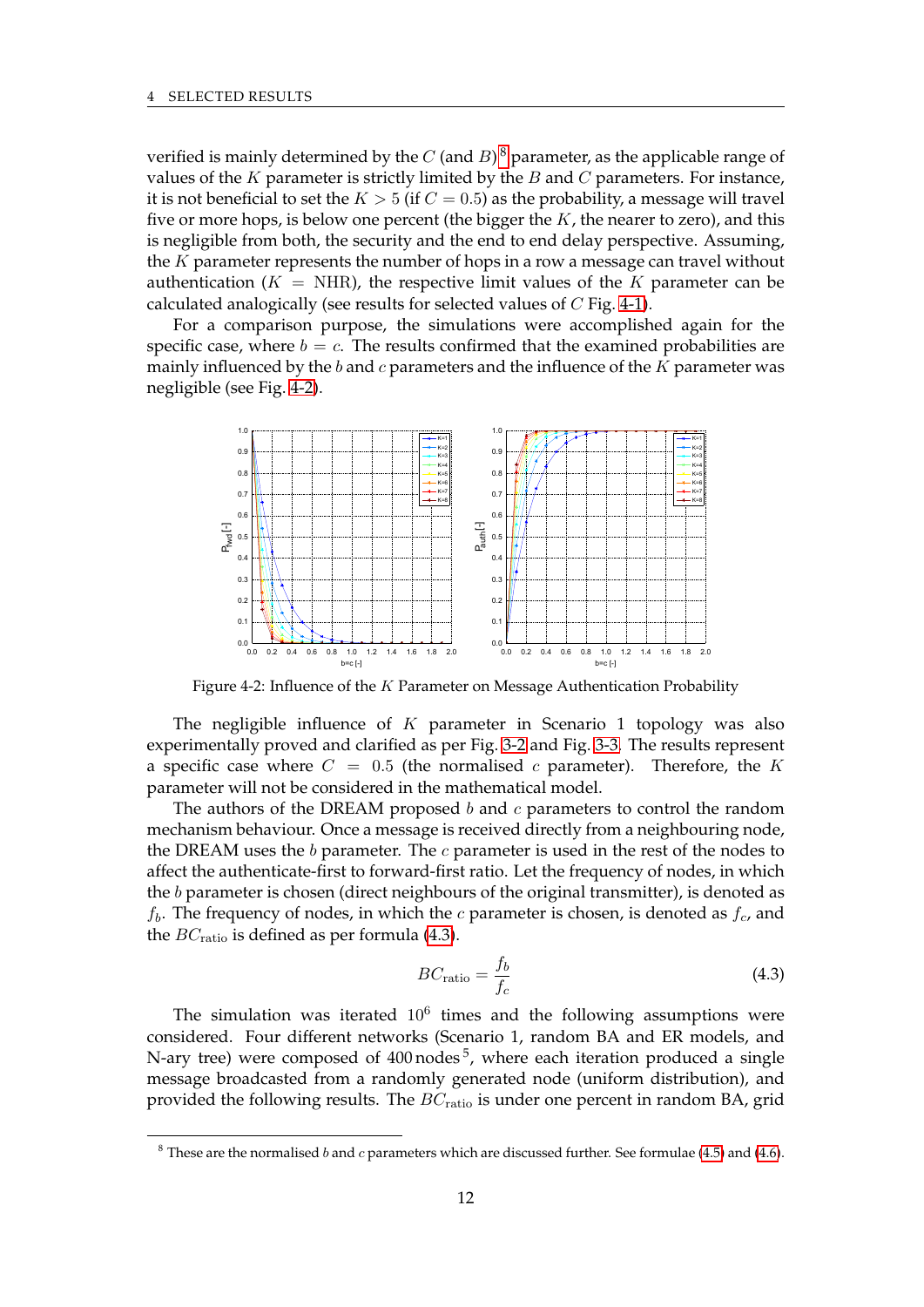<span id="page-16-2"></span>(Scenario 1), and N-ary network. And it is under two percent in random network generated using ER model (see Tab. [4-1\)](#page-16-2).

| $10^6$ iterations Grid                                                                  | ER | $BA$  N-ary |
|-----------------------------------------------------------------------------------------|----|-------------|
| $\mathbb{E}[BC_{\text{ratio}}]$ [-] $\big  0.0096 \big  0.0016 \big  0.005 \big  0.006$ |    |             |
| $\mathbb{D}[BC_{\text{ratio}}]$ [-] $\big  0.0001 \big  0.0005 \big  0.001 \big  0.003$ |    |             |

Table 4-1: Comparison of  $BC<sub>ratio</sub>$  in Selected Networks

The probability a message will be authenticated (and forwarded) can be estimated, as the relative frequency of utilisation of both parameters, which were examined in the relatively high amount of iterations. To be able to express the  $P_{\text{auth}}$  dependence on b and c parameters, the relative frequencies  $f_b$  and  $f_c$  were taken into account. Assuming the relatively high amount of iterations, the relative frequencies were considered as equal to the respective probabilities  $p_b \to f_b$  and  $p_c \to f_c$  of influence of the specific parameter. This behaviour was addressed by the application of a weighted arithmetic mean as per equation [\(4.4\)](#page-16-3)

<span id="page-16-3"></span>
$$
P_{\text{auth}} = \frac{p_b \cdot B + p_c \cdot C}{p_b + p_c},\tag{4.4}
$$

where B and C are normalised b and c parameters as per equations [\(4.5\)](#page-16-0) and [\(4.6\)](#page-16-1). The maximum values are apparent from formulae [\(3.5\)](#page-10-0) and [\(3.6\)](#page-10-0), and likewise, it is obvious, that  $b$  is used to increase the authentication probability in the "one hop node" distance from the transmitter, and such probability is twice higher than for  $c$ .

<span id="page-16-0"></span>
$$
B = 1 - \frac{b}{b_{max}} = 1 - \frac{b}{NBR}
$$
 (4.5)

<span id="page-16-1"></span>
$$
C = 1 - \frac{c}{c_{max}} = 1 - \frac{2 \cdot c}{NBR}
$$
 (4.6)

<span id="page-16-4"></span>The course of  $P_{\text{auth}}$  was examined as a function of both the b parameter and the c parameter. However, as per the original paper [9], the results were highlighted for a special case, where  $b = c$ , for further comparison.



Figure 4-3: Influence of Parameters on Authentication Probability

Generally, the geometric character of the  $P_{\text{auth}}$  dependence is a plane, as the  $b$ and  $c$  parameters represent the corresponding limit, which is compared with the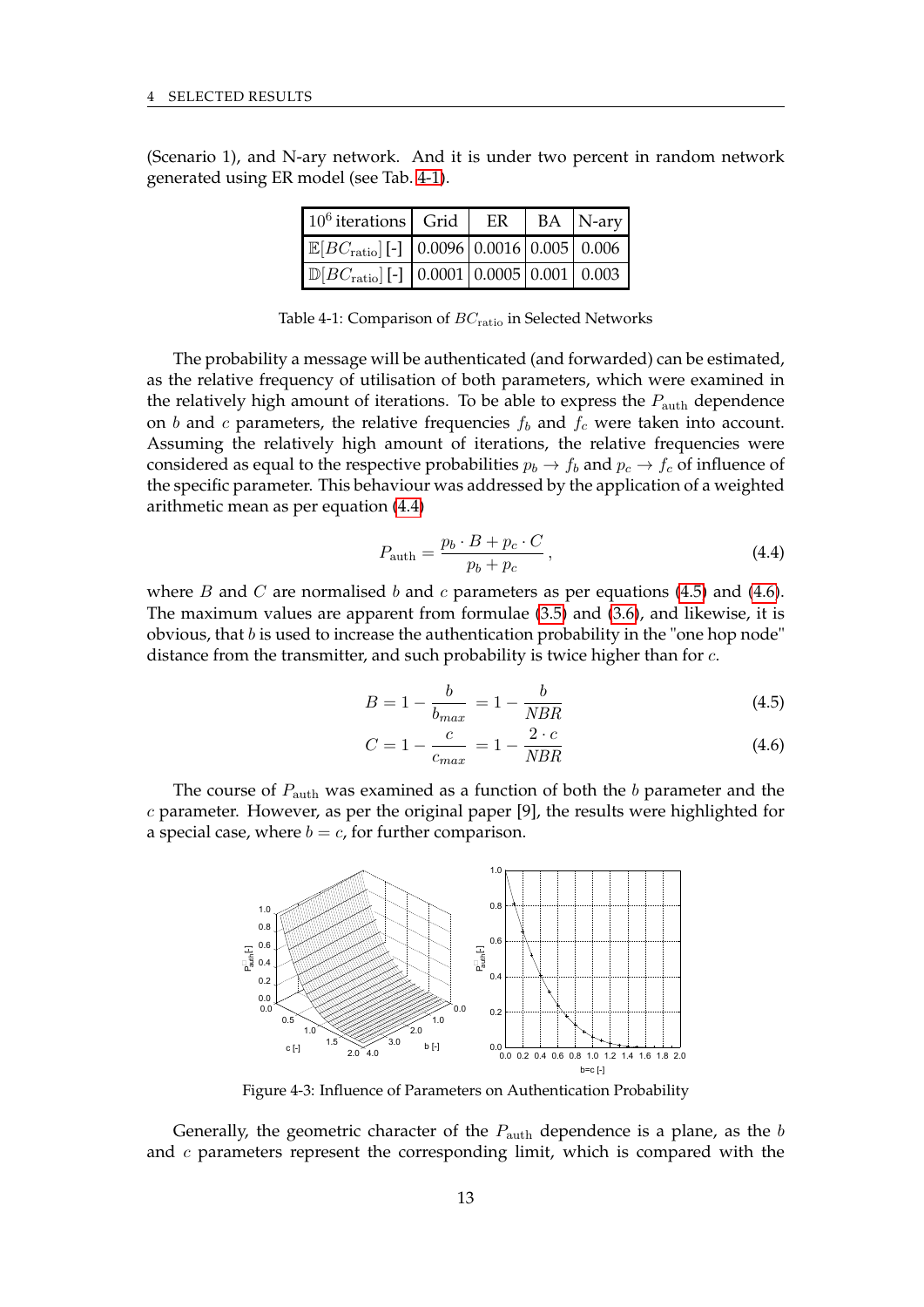pseudorandom number. To address the utilisation factors of both parameters in real networks, the weighted arithmetic mean was applied at first. Since the previous step is independent on the network topology (assuming the 400 nodes topology), several approximation tests were accomplished to minimise the difference between the theoretical and real physical network topology (Scenario 1). The result is  $P_{\text{at}}^{\square}$ auth corresponding to the grid network represented by formula [\(4.7\)](#page-17-0) and exponential dependency (see Fig. [4-3\)](#page-16-4).

<span id="page-17-0"></span>
$$
P_{\text{auth}}^{\square} = \text{EDS} \cdot (P_{\text{auth}})^{\text{NBR}},\tag{4.7}
$$

where EDS is the entropy of degree sequence and NBR is the mean number of neighbours (both related to Scenario 1). The complete  $P_{\text{auth}}^{\square}$  is as per [\(4.8\)](#page-17-1).

<span id="page-17-1"></span>
$$
P_{\text{auth}}^{\Box} = \text{EDS} \cdot \left( \frac{p_b \cdot \left( 1 - \frac{b}{NBR} \right) + p_c \cdot \left( 1 - \frac{2 \cdot c}{NBR} \right)}{p_b + p_c} \right)^{\text{NBR}} \tag{4.8}
$$

The proposed model behaviour (the course of  $\mathbb{E}[S]$ ) was studied under normal conditions ( $\lambda = \lambda_n$ ;  $\lambda_m = 0$ ) as well as in case a network device is being flooded by a huge amount of messages (under attack,  $\lambda = \lambda_n + \lambda_m$ ). The simulated results were compared with the reference results published in [9]. The specific values of  $\lambda$ parameters were presented earlier in Tab. [3-1.](#page-13-2) The difference between the proposed model and the reference values increases with the decreasing value of the  $c$  parameter. The difference is above 2% for  $c < 0.4$  and for approximately  $c > 0.4$ , the difference is below 2%, which was considered as an acceptable tolerance (see Fig. [4-4\)](#page-17-2).

<span id="page-17-2"></span>

Figure 4-4: Comparison of Sojourn Times Between the Reference and Simulated Results

Further simulations confirmed that the influence of the  $b$  parameter is minimal and can be completely omitted in the new protocol approach. The formula [\(4.4\)](#page-16-3) was accordingly modified, thus only the  $c$  parameter was normalised. The difference is in a range of milliseconds, which is negligible, compared to the authentication process in a range of seconds (see Fig. [4-5\)](#page-18-0).

Despite the original DREAM is designed to utilise both parameters, the results presented in Tab. [4-1](#page-16-2) and Fig. [4-5](#page-18-0) showed that in 400-nodes networks the b parameter influence is negligible regardless of the topology. The same results were obtained when large networks, where the total number of nodes in the network  $N\rightarrow 10^4$ , were examined (see Tab. [4-2\)](#page-18-1).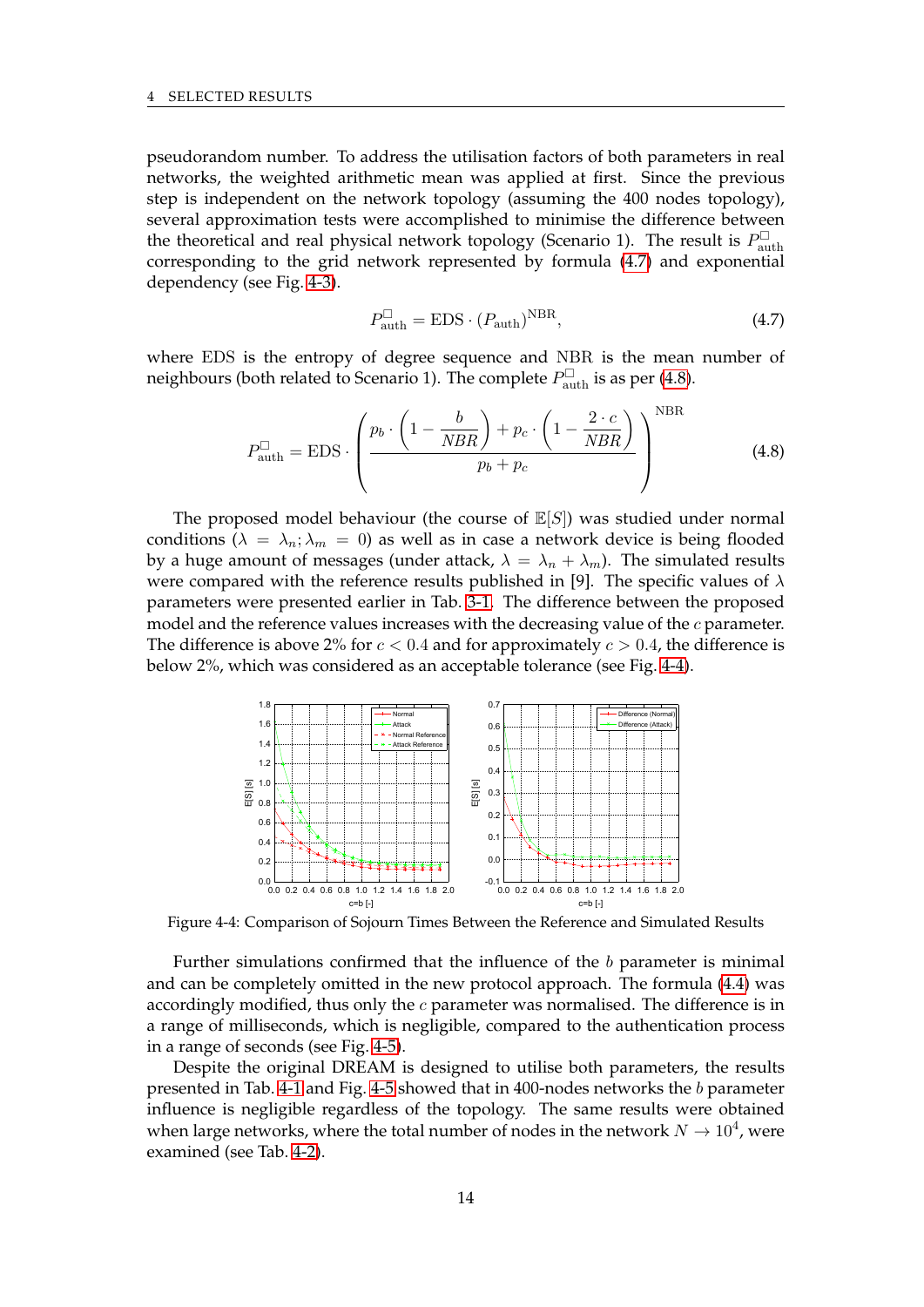<span id="page-18-0"></span>

Figure 4-5: Comparison of Sojourn Times Between the Standard and Optimised Simulated Results

<span id="page-18-1"></span>The decrease is caused by the fact that the b parameter is only utilised in neighbours of the original transmitter. Because N is significantly greater than  $\mathbb{E}[NBR]$ ,  $\mathbb{E}[Deg]$  respectively. Analogous simulations, accomplished for networks where  $N <$ 100, demonstrated that the  $\mathbb{E}[BC_{\text{ratio}}] > 0.05$ .

| $10^6$ iterations                                                           | Grid | ER. | ВA | N-ary |
|-----------------------------------------------------------------------------|------|-----|----|-------|
| $\mathbb{E}[BC_{\text{ratio}}]$ [-] 0.041e-02 0.076e-02 0.019e-02 0.020e-02 |      |     |    |       |
| $\mathbb{D}[BC_{\text{ratio}}]$ [-] 3.065e-09 2.283e-08 4.634e-08 2.010e-08 |      |     |    |       |

Table 4-2: Comparison of  $BC<sub>ratio</sub>$  in Large Networks

However, the application of femtocells is considered to contain hundreds or thousands of access points (as the analogy of the base transceiver stations (BTS) known from the GSM networks). Therefore, the new scheme, named IDARED (which is derived from DREAM), is designed to utilise the  $c$  parameter only.

It will be demostrated further that the sojourn time of messages delayed by the authentication mechanism can be improved by the utilisation of a two-queue fork-join system, when examined from the end-to-end delay perspective. The DREAM defends a network node from DoS attacks as per the following mechanism. In the secure mode, all of the incoming messages are sent to the verification queue where been verified. However, assuming the normal mode, based on the probability (equations [\(1.1\)](#page-5-0) and [\(1.2\)](#page-5-1)), a node decides whether to send the message to the verification queue or forward the message to its neighbouring nodes directly (to randomly decrease the end-to-end delay).

Either way, the message is sent to the verification queue since it needs to be authenticated. As this queue is manipulated as per first in, first out (FIFO) queuing way, the verification queue does not recognise, which messages were forwarded before being sent to the verification queue or which were sent directly to the verification queue. The red-labelled messages (ID2 a ID3) were forwarded prior being sent to the verification queue. The yellow-labelled message (ID1) was determined to be authenticated first (see Fig. [4-6\)](#page-19-0). The split verification queue design (see Fig. [4-7\)](#page-19-0) has considered the creation of a new low-priority queue. Such queue is dedicated to the verification of all messages which were sent without prior authentication.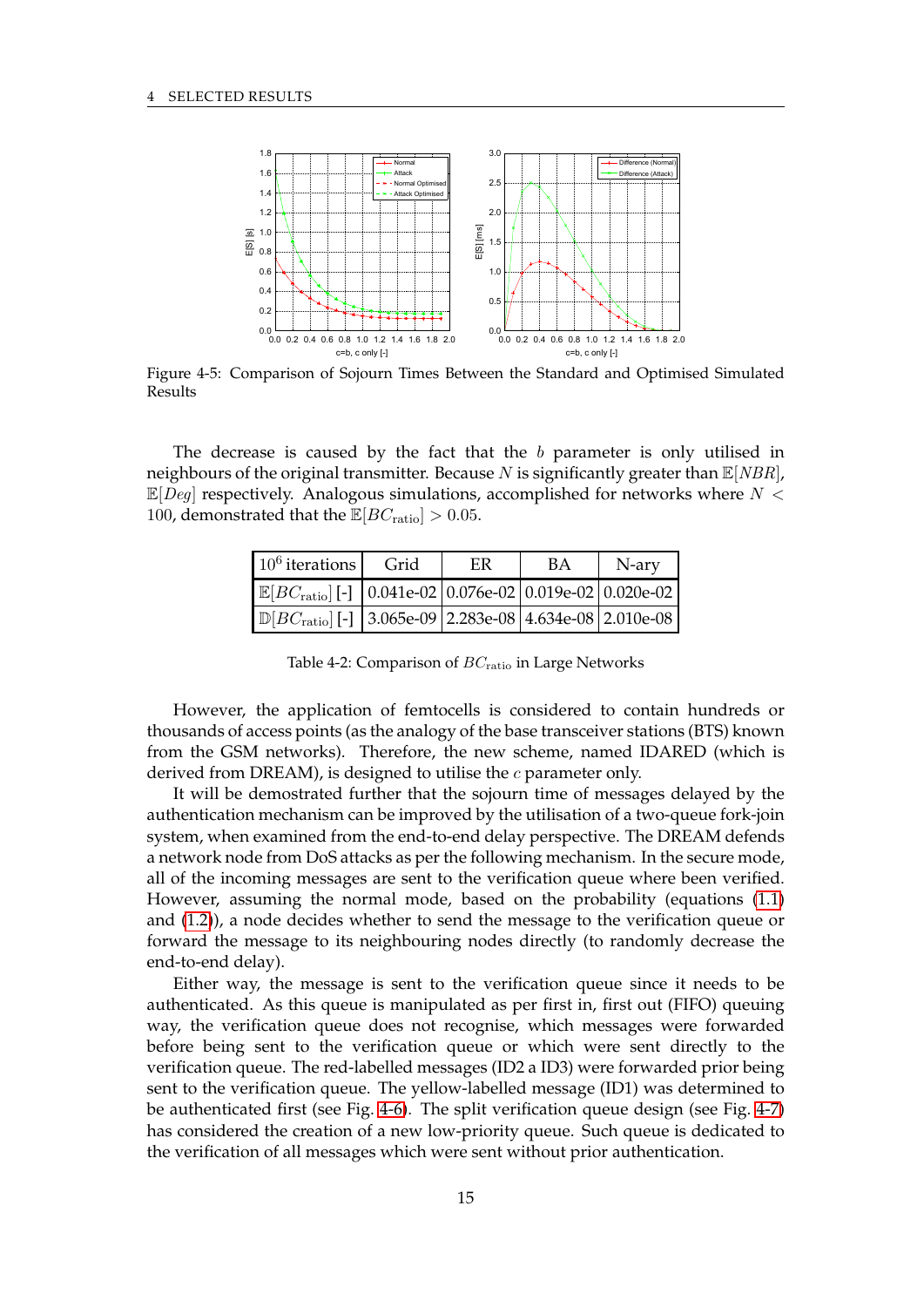<span id="page-19-0"></span>

Figure 4-6: Current Mechanism of the Verification Queue

Figure 4-7: Split Verification Queue Mechanism

<span id="page-19-1"></span>Considering the split mechanism, the former authentication queue was transformed to a high priority verification queue, as it is determined to authenticate all messages which are marked as "to be authenticated" prior forwarding and the new proposed scheme (outlined in Fig. [4-8\)](#page-19-1) is now influenced by the  $c$  parameter only.



Figure 4-8: Design of the New Proposed Mechanism

<span id="page-19-2"></span>Using the same proposed model updated as per Fig. [4-8](#page-19-1) and assuming the  $c >$ 0.4 (see the proposed model limits Fig. [4-4](#page-17-2) for details), the split verification queue approach provides significant improvement in the range of tens of percent.



Figure 4-9: Results of the IDARED Compared to DREAM

Along with the increasing probability a message will be forwarded  $P_{fwd}$  (the increasing  $c$  parameter), the effectiveness of the proposed solution decreases. This is caused by the fact that  $\lambda_{auth1}$  (the flow of messages targeting the high priority authentication queue) rapidly decreases. As the probability a message will be forwarded and authenticated is equal for  $c = 0.9$  (assuming the Scenario 1 topology), the E[S] effectiveness is approximately 25 – 30% (based on  $\lambda$ ). Compared to the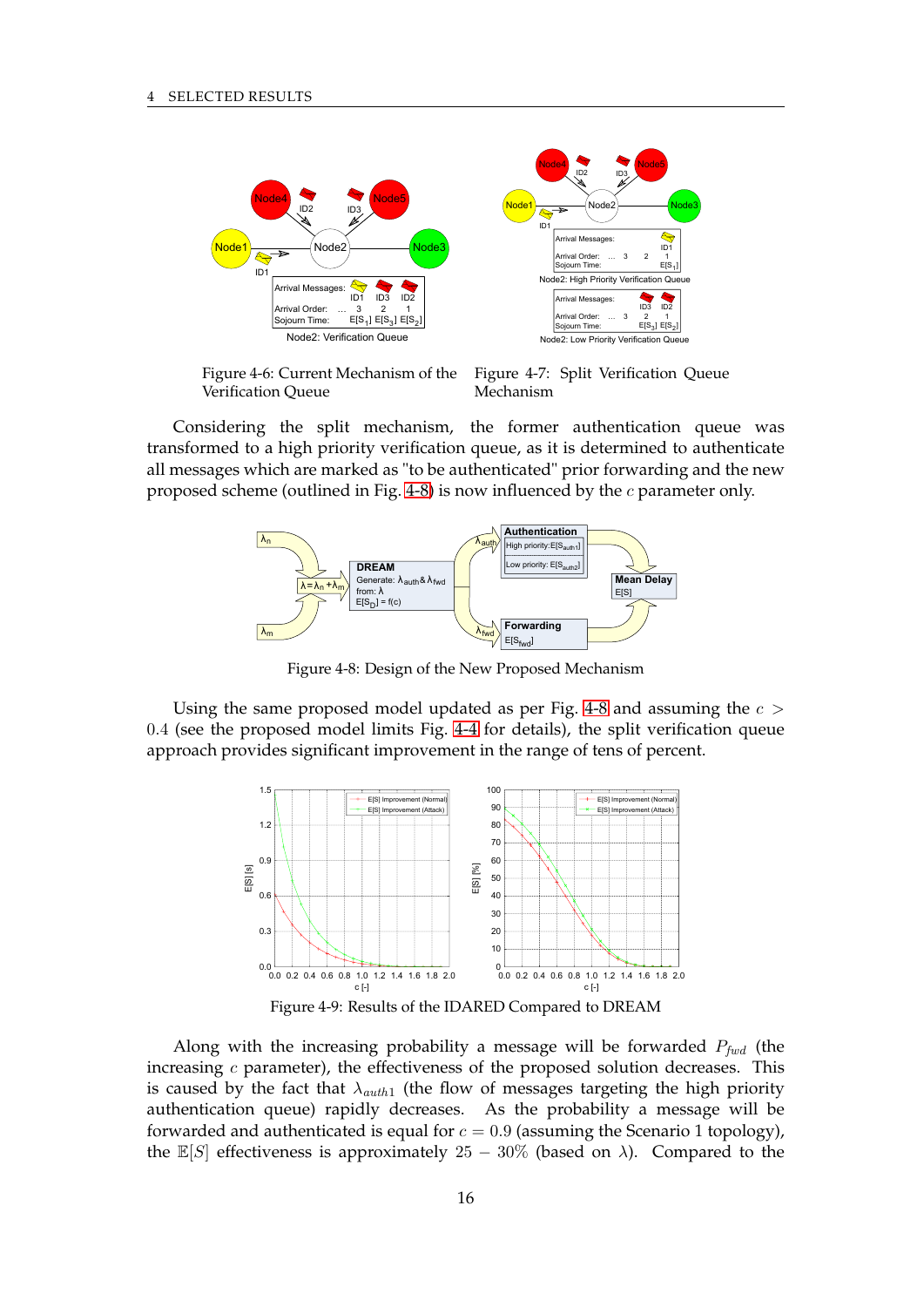DREAM results, the effectiveness of the proposed solution increases if the total flow of messages  $\lambda$  increases (see Fig. [4-9\)](#page-19-2).

The IDARED is a new authentication mechanism to deal with denial-of-service type of attack in broadcast networks. Compared to the DREAM, which it is derived from, it also addresses the stochastic based decision of forwarding messages without prior authentication but it is designed with special emphasis on minimising the average end-to-end delay. Hand in hand with reduction of the internal processes, the energy consumption efficiency increases.

<span id="page-20-0"></span>

| <b>Algorithm 4.1</b> : Verification and Forwarding Algorithm of IDARED  |
|-------------------------------------------------------------------------|
| <b>input:</b> An overheard broadcast message $m$                        |
| 1: if (overheard messages with the same $(m.ID_{src}, m-seqno)$ before) |
| then return;<br>2:                                                      |
| $3:$ end if                                                             |
| 4: if $(m.ID_{fwater}$ is unknown neighbour)                            |
| then return;<br>5:                                                      |
| $6:$ end if                                                             |
| 7: $prob = \frac{2 \cdot c}{\  Nbr(m.ID_{fnder}) \ }$                   |
| 8: if $(Rand > prob)$ then                                              |
| 9: // authenticate $m$ first;                                           |
| place $m$ into high priority verification queue;<br>10:                 |
| $11:$ else                                                              |
| 12: // forward m first;                                                 |
| 13: rebroadcast $m$ ;                                                   |
| place $m$ into low priority verification queue;<br>14:                  |
| $15:$ end if                                                            |
|                                                                         |

The internal mechanism of the IDARED is described in Algorithm [4.1.](#page-20-0) It is apparent that by utilising the  $c$  parameter only, the internal processes are reduced compared to the DREAM. From the power point of view, fewer computations cut down the power dissipation [34] and these requirements were addressed by the IDARED. In order to compare the specific internal procedures, a model of the IDARED is described in Fig. [4-10.](#page-21-1)

Compared to the DREAM, the difference is mainly in application of the split verification queue concept, where the original verification queue is divided into two queues of different priorities. Those messages which were forwarded without prior verification are sent to a low priority queue and the rest of the messages reaches a high priority queue. From the end-to-end perspective, the average delay for messages is decreased since those messages, which were already forwarded without verification, do not bring an extra delay to the messages in the high priority verification queue. The sojourn time increases for messages in low priority queue. However, this introduces an acceptable drawback of the proposed design since either way, all messages are verified before these are processed by the given network device, only in a different order than these arrived.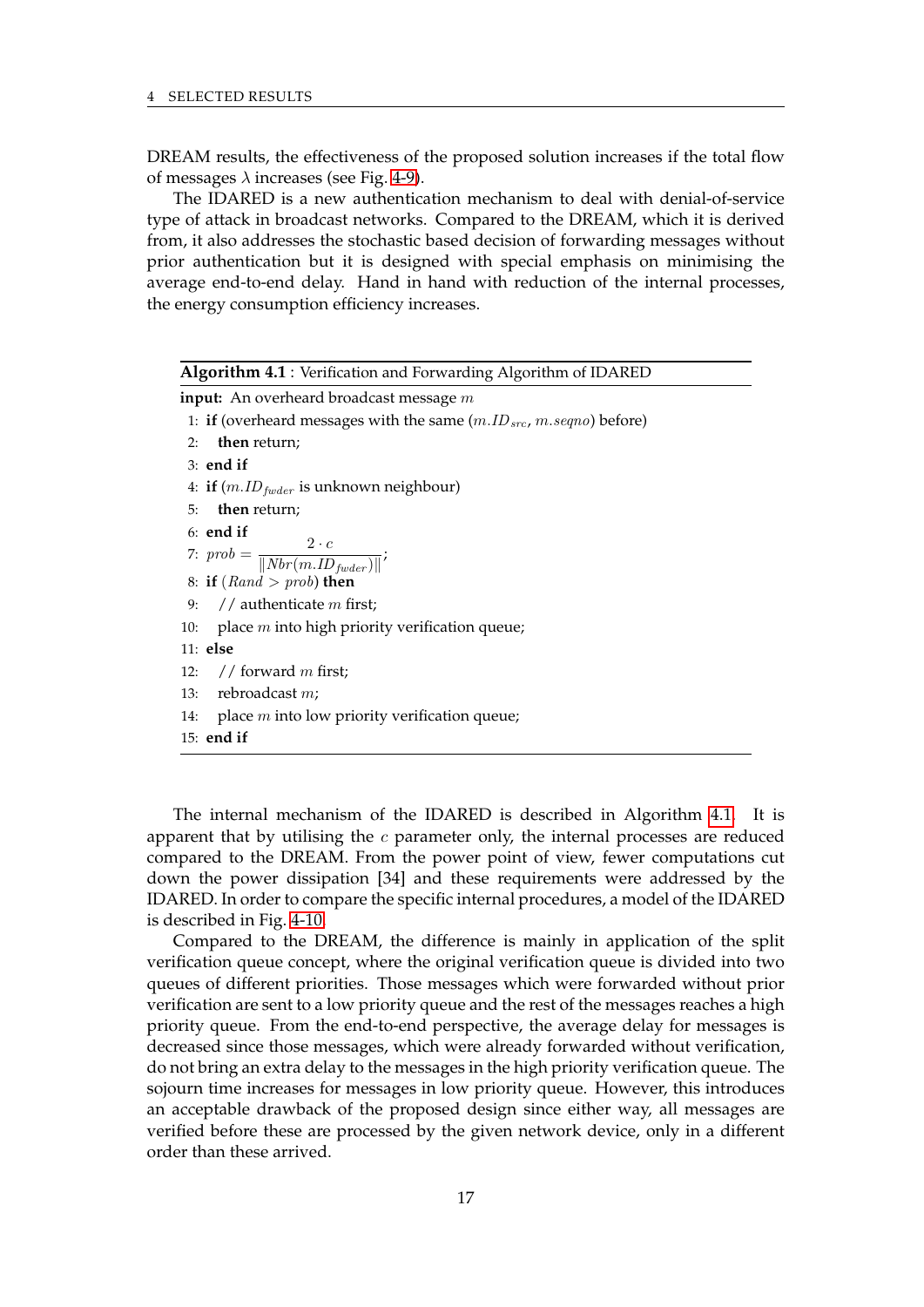<span id="page-21-1"></span>

Figure 4-10: Model of the IDARED Mechanism

# <span id="page-21-0"></span>**5 Conclusion**

The presented study in this dissertation thesis focused on the design of a new low latency denial of service resistant mechanism for message authentication in a broadcast network. As several papers related to broadcast authentication were already published in the security area of wireless sensor networks, the results and methods were utilised in the future mobile networks approach as well.

The new IDARED is derived from the DREAM scheme which means, the mechanism decides, based on a stochastic condition, whether to authenticate a message prior forwarding or whether to forward it without prior verification. The main advantage of the IDARED over the DREAM, is in application of the split verification queue concept. This approach enables to decrease the mean sojourn time a message spends in the network device and thus, decrease the overall end-to-end delay. The results of the accomplished simulations confirmed, that the mean sojourn time decreased by approximately  $25 - 30\%$  for the IDARED, based on the input message flow and assuming the equal probability a message will be authenticated or forwarded without prior verification.

Another benefit of the IDARED is the lower number of used parameters and the smaller protocol data unit. Although, the exact power consumption of the proposed solution is strictly dependent on the utilized hardware of the femtocell device, it was deduced that the power consumption of the IDARED will be lower than for the DREAM. From the above mentioned results it is clear that the designed IDARED scheme can be utilised as a DoS resistant mechanism and can help the mission-critical data delivery in case the network or a part of the network becomes a target of a denial of service attack in the future mobile networks (denoted as the next generation femtocell or the femtocell cloud).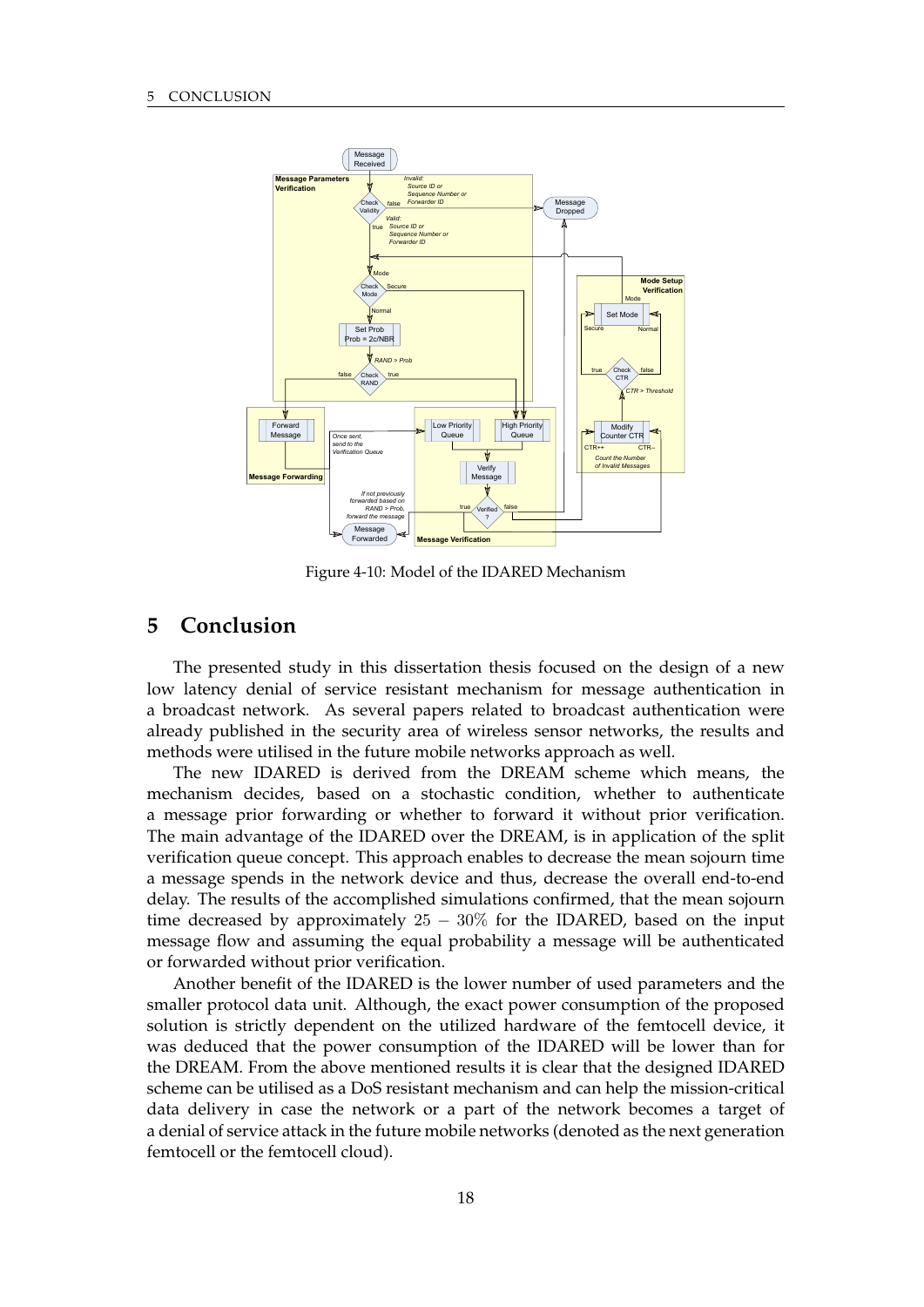#### **References**

- [1] HANSMAN, S., HUNT, R. A Taxonomy of Network And Computer Attacks. *Computers & Security*, 2005, vol. 24, no. 1, pp. 31–43. ISSN 0167-4048. doi:10.1016/j.cose.2004.06.011.
- [2] HARRISON, K., WHITE, G. A Taxonomy of Cyber Events Affecting Communities. In *44th Hawaii International Conference on System Sciences*, HICSS. 2011, pp. 1–9. ISSN 1530-1605. doi:10.1109/HICSS.2011.37.
- [3] PERRIG, A., TYGAR, J. *Secure Broadcast Communication: in Wired and Wireless Networks*. 2nd ed. Norwell, MA, USA: Kluwer Academic Publishers, 2004. 240 p. ISBN 978-0-7923-7650-7.
- [4] WOOD, A., STANKOVIC, J. Denial of Service in Sensor Networks. *IEEE Computer*, 2002, vol. 35, no. 10, pp. 54–62. ISSN 0018-9162. doi:10.1109/MC.2002.1039518.
- [5] GAN, X., LI, Q. A Multi-user DoS-Containment Broadcast Authentication Scheme for Wireless Sensor Networks. In *Proceedings of the International Conference on Information Technology and Computer Science*, *ITCS 2009*, vol. 1. 2009, pp. 472–475. ISBN 978-0-7695-3688-0-01. doi:10.1109/ITCS.2009.103.
- [6] PERRIG, A., SONG, D., CANETTI, R., ET AL. *Timed Efficient Stream Loss-Tolerant Authentication (TESLA): Multicast Source Authentication Transform Introduction*, [Online]. Carnegie Mellon University, IBM, University of California, Berkeley, BT, USA, 2005 [cit. 2012–06–19]. Available from WWW: <<http://tools.ietf.org/html/rfc4082>>.
- [7] VANĚK, T. Formální modely všesměrových autentizačních protokolů. Dissertation Thesis. Czech Republic: Czech Technical University in Prague, Faculty of Electrical Engineering, Department of Telecommunication Engineering, 2008. 85 p.
- [8] VANĚK, T., ROHLÍK, M. Simulation of the Selected Network Attacks on the TESLA Authentication Protocol. In *Proceedings of the 6th International Conference on Digital Technologies [CD-ROM]*, *DT2009*, vol. 1. Žilina, Slovak Republic: University of Zilina, 2009, pp. 1–2. ISBN 978-80-554-0150-8.
- [9] HUANG, Y., HE, W., NAHRSTEDT, K., ET AL. DoS-Resistant Broadcast Authentication Protocol with Low End-to-end Delay. In *IEEE INFOCOM Workshops 2008*. Phoenix, AZ, USA, 2008, pp. 1–6. ISBN 978-1-4244-2219-7. doi:10.1109/INFOCOM.2008.4544589.
- [10] VANĚK, T., ROHLÍK, M. Model of DoS Resistant Broadcast Authentication Protocol in Colored Petri Net Environment. In *Proceedings of the 17th International Conference on Systems, Signals and Image Processing*, IWSSIP 2010. Rio de Janeiro, Brazil, 2010, pp. 264–267. ISBN 978-85-228-0565-5. doi:10.1145/1288107.1288118.
- [11] ASLAM, N., ROBERTSON, W., PHILLIPS, W. Performance Analysis of WSN Clustering Algorithms Using Discrete Power Control. *IPSI Transactions on Internet Research*, 2009, vol. 5, no. 1, pp. 10–15. ISSN 1820-4503.
- [12] ACHIR, M., OUVRY, L. Power Consumption Prediction in Wireless Sensor Networks. In *Proceedings of the 16th ITC Specialist Seminar on Performance Evaluation of Wireless and Mobile Systems*. 2004. doi:10.1.1.60.1065.
- [13] CHEE, D., SUK KANG, M., LEE, H., ET AL. A Study on the Green Cellular Network with Femtocells. In *Third International Conference on Ubiquitous and Future Networks*, ICUFN 2011. 2011, pp. 235–240. ISBN 978-1-4577-1176-3. doi:10.1109/ICUFN.2011.5949168.
- [14] DI ZENOBIO, D., CELIDONIO, M., PULCINI, L., ET AL. An Integrated Access Network Infrastructure Combining Femtocells to Existing Cabled Networks. In *Wireless Telecommunications Symposium*, WTS 2011. 2011, pp. 1–5. ISSN 1934-5070. doi:10.1109/ WTS.2011.5960880.
- [15] O'CARROLL, J., CLAUSSEN, H., DOYLE, L. Partial GSM Spectrum Reuse for Femtocells. In *20th International Symposium on Personal, Indoor and Mobile Radio Communications*, IEEE. 2009, pp. 2111–2116. ISBN 978-1-4244-5123-4. doi:10.1109/PIMRC.2009.5449865.
- [16] KNISELY, D. N., YOSHIZAWA, T., FAVICHIA, F. Standardization of Femtocells in 3GPP. *IEEE Communications Magazine*, 2009, vol. 47, no. 9, pp. 68–75. ISSN 0163-6804. doi:10. 1109/MCOM.2009.5277458.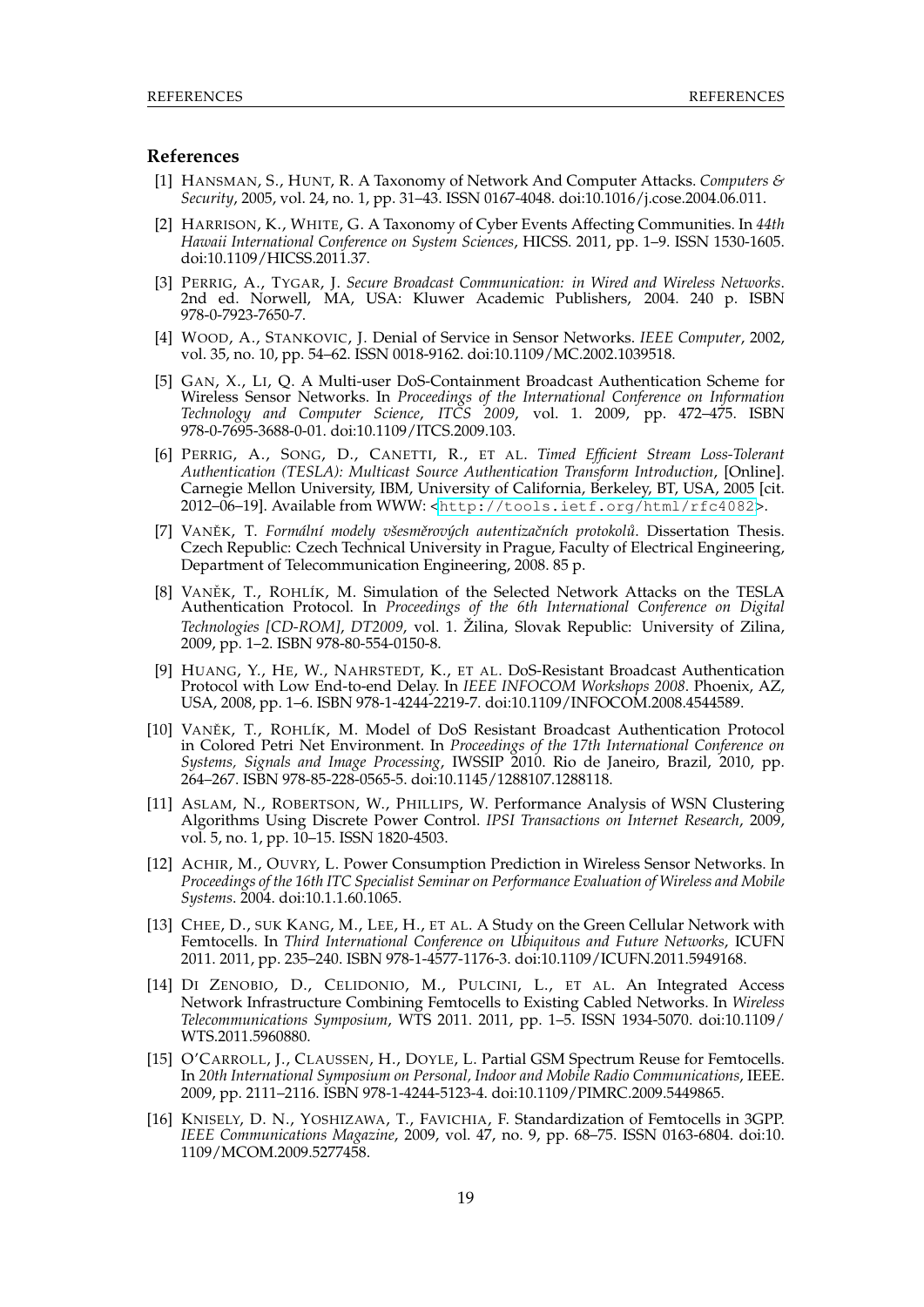- [17] KNISELY, D. N., FAVICHIA, F. Standardization of Femtocells in 3GPP2. *IEEE Communications Magazine*, 2009, vol. 47, no. 9, pp. 76–82. ISSN 0163-6804. doi:10.1109/ MCOM.2009.5277459.
- [18] I.SALAMA, G., SHEHAB, M. E., HAFEZ, A. A., ET AL. Performance Analysis of Transmitting Voice over Communication Links Implementing IPsec. In *13th International Conference on Aerospace Sciences and Aviation Technology*, [Online]. 2009, pp. 1–12. ISSN 2090-0678. Available from WWW: <[http://www.mtc.edu.eg/ASAT13/pdf/CE13.](http://www.mtc.edu.eg/ASAT13/pdf/CE13.pdf) [pdf](http://www.mtc.edu.eg/ASAT13/pdf/CE13.pdf)>.
- [19] FREEDOM *Femtocell-based Network Enhancement by Interference Management and Coordination of Information for Seamless Connectivity*. Specific Targeted Research Project (STREP) of the 7th Framework Programme, 2011 [cit. 2012–06–19]. Available from WWW: <<http://www.ict-freedom.eu>>.
- [20] PÜSCHEL, J. *Why Should Operators Deploy Wi-Fi and Femtocell?* 2011 [cit. 2012–06–19]. Available from WWW: <[http://blogs.informatandm.com/why](http://blogs.informatandm.com/why-should-operators-deploy-wi-fi-and-femtocell)[should-operators-deploy-wi-fi-and-femtocell](http://blogs.informatandm.com/why-should-operators-deploy-wi-fi-and-femtocell)>.
- [21] GOS NETWORKS. *The #Cloud Will Force the #Femtocell to Evolve*. 2011 [cit. 2012–06–19]. Available from WWW: <[http://blog.gosnetworks.com/blog/the-cloud](http://blog.gosnetworks.com/blog/the-cloud-will-force-the-femtocell-to-evolve)[will-force-the-femtocell-to-evolve](http://blog.gosnetworks.com/blog/the-cloud-will-force-the-femtocell-to-evolve)>.
- [22] TSAO, K.-J., SHEN, S.-C., HOU, T.-C. Location-Dependent Power Setting for Next Generation Femtocell Base Stations. In *IEEE Wireless Communications and Networking Conference*, WCNC. 2011, pp. 767–772. ISBN 978-1-61284-255-4. ISSN 1525-3511. doi:10. 1109/WCNC.2011.5779229.
- [23] VANĚK, T., ROHLÍK, M. Alternative Protocols for Femtocell Backbone Security. In 4th *Joint IFIP Wireless and Mobile Networking Conference*. Piscataway, NJ, USA: IEEE Press, 2011, pp. 1–4. ISBN 978-1-4577-1191-6. doi:10.1109/WMNC.2011.6097239.
- [24] ZOU, X., RAMAMURTHY, B., MAGLIVERAS, S. S. *Secure Group Communications Over Data Networks*. 1st ed. USA: Springer Science+Business Media, Inc., 2005. 172 p. ISBN 978-0-387-22970-6.
- [25] ROHLÍK, M., VANĚK, T. Broadcast Authentication Mechanism Optimization. In 13th *International Conference on Research in Telecommunication Technologies – Vol. II Poster Section [CD-ROM]*, RTT2011. Brno, Czech Republic: Brno University of Technology, Faculty of Electrical Engineering and Communication, 2011, pp. 40–43. ISBN 978-80-214-4283-2.
- [26] VANĚK, T., ROHLÍK, M. Optimization of DoS Resistant Broadcast Authentication Mechanism. In *Proceedings of the Networking and Electronic Commerce Research Conference*, NAEC2011. Dallas, TX, USA: American Telecommunications Systems Management Association Inc., 2011, pp. 139–143. ISBN 978-0-9820958-5-0.
- [27] BLINDER, P. *Erdos-Renyi Random Graph*. 2005 [cit. 2012–06–19]. Available from WWW: <[http://www.mathworks.com/matlabcentral/fileexchange/4206-erdos](http://www.mathworks.com/matlabcentral/fileexchange/4206-erdos-renyi-random-graph)[renyi-random-graph](http://www.mathworks.com/matlabcentral/fileexchange/4206-erdos-renyi-random-graph)>.
- [28] GEORGE, M. *B-A Scale-Free Network Generation and Visualization*. 2007 [cit. 2012–06–19].  $\text{Khttp://www.mathworks.com/matlabcentral/}$  $\text{Khttp://www.mathworks.com/matlabcentral/}$  $\text{Khttp://www.mathworks.com/matlabcentral/}$ [fileexchange/11947](http://www.mathworks.com/matlabcentral/fileexchange/11947)>.
- [29] Gowers, T., Barrow-Green, J., Leader, I. (ed.) *The Princeton Companion to Mathematics*. Princeton University Press, 2008. 1008 p. ISBN 978-0-6911-1880-2.
- [30] WU, J., TAN, Y.-J., DENG, H.-Z., ET AL. A New Measure of Heterogeneity of Complex Networks Based On Degree Sequence. In *Unifying Themes in Complex Systems*. Springer-Verlag Berlin Heidelberg, 2010, pp. 66–73. ISBN 978-3-540-85081-6. doi:10.1007/ 978-3-540-85081-6\_9.
- [31] VIJAYAKUMAR, P., BOSE, S., KANNAN, A., ET AL. An Effective Key Distribution Protocol for Secure Multicast Communication. In *Second International Conference on Advanced Computing*, ICoAC. 2010, pp. 102–107. ISBN 978-1-61284-261-5. doi:10.1109/ICOAC.2010. 5725367.
- [32] ADAN, I., RESING, J. *Queueing Theory*, [Online]. 2002 [cit. 2012–06–19], 180 pp. Available from WWW: <<http://www.win.tue.nl/~iadan/queueing.pdf>>.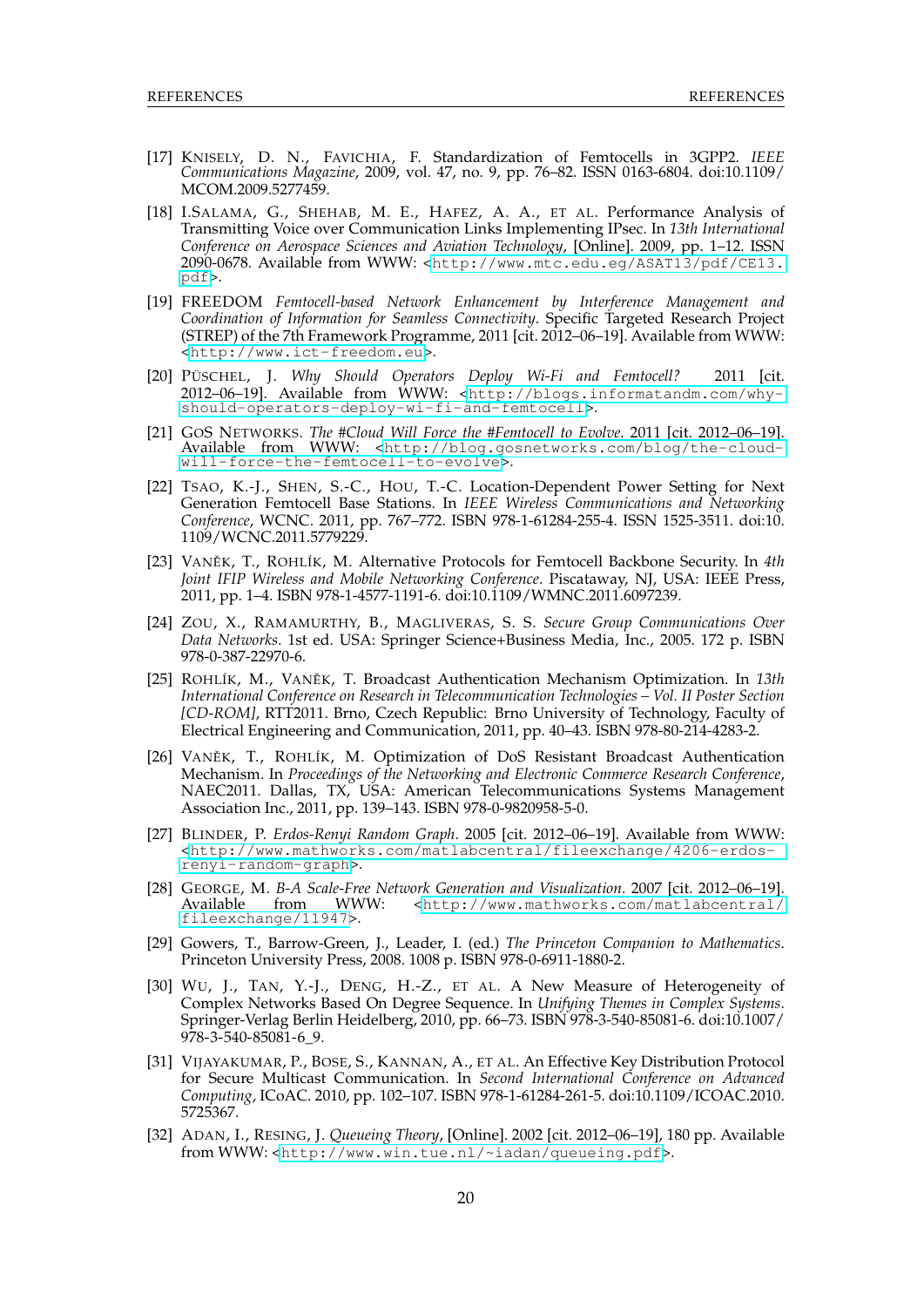- [33] KEMPER, B., MANDJES, M. Mean Sojourn Times in Two-Queue. Fork-Join Systems: Bounds and Approximations. In *OR Spectrum*, vol. 291. Springer-Verlag Berlin Heidelberg, 2011, pp. 1–20. ISBN 978-3-540-85081-6. doi:10.1007/s00291-010-0235-y.
- [34] WADLEIGH, K. R., CRAWFORD, I. L. *Software Optimization for High Performance Computing: Creating Faster Applications*. 1st ed. Prentice Hall, 2000. 377 p. ISBN 978-0-130-17008-8.

# <span id="page-24-0"></span>**List of Candidate's Work Related to the Thesis**

#### **Impact**

[1] VANĚK, T., ROHLÍK, M. Analysis of Broadcast Authentication Mechanism in Selected Network Topologies. *Radioengineering*, 2010, vol. 20, no. 1, pp. 167–173. ISSN 1210-2512. doi:10.2298/CSIS110227057Q, (50 %).

#### **Reviewed**

*None.*

#### **Patents**

*None.*

#### **Web of Science**

*See "Impact" section above.*

#### **Others**

- [1] VANĚK, T., ROHLÍK, M. Simulation of the Selected Networks Attack to the TESLA Authentication Protocol. In *Proceedings of the 6th International Conference on Digital Technologies [CD-ROM]*, DT2009. Žilina, Slovak Republic: TU v Žilině, 2009, pp. 1–2. ISBN 978-80-554-0150-8. (50 %).
- [2] ROHLÍK, M., VANĚK, T. Broadcast Authentication Mechanism Optimization in Fully N-ary Tree Topology. In *Proceedings of the Knowledge in Telecommunication Technologies and Optics [CD-ROM]*, KTTO 2010. Ostrava, Czech Republic: VŠB – TUO, FEI, Katedra elektroniky a telekomunikační techniky, 2010, pp. 111–114. ISBN 978-80-248-2330-0. (50 %).
- [3] ROHLÍK, M., VANĚK, T. Effectivity Optimization of Femtocell Backbone Security Methods. In *Proceedings of the 12th International Conference on Research in Telecommunication and Technology [CD-ROM]*, RTT 2010. Ostrava, Czech Republic: VŠB – TUO, FEI, Katedra elektroniky a telekomunikační techniky, 2010, pp. 142–146. ISBN 978-80-248-2261-7. (50 %).
- [4] ROHLÍK, M., VANĚK, T. Optimization of Femtocell IP Backbone Security Mechanisms. In *Proceedings of the Networking and Electronic Commerce Research Conference*, NAEC 2010. Dallas, TX, USA: American Telecommunications Systems Management Association Inc., 2010, pp. 167–176. ISBN 978-0-9820958-3-6. (50 %).
- [5] VANĚK, T., ROHLÍK, M. Model of DoS Resistant Broadcast Authentication Protocol in Coloured Petri Net Environment. In *Proceedings of the 17th International Conference on Systems, Signals and Image Processing [CD-ROM]*, IWSSIP 2010. Rio de Janeiro, Brazil: EdUFF – Editora da Universidade Federal Fluminense, 2010, pp. 264–267. ISBN 978-85-228-0565-5. doi:10.1145/1288107.1288118, (50 %).
- [6] ROHLÍK, M., VANĚK, T. Broadcast Authentication Mechanism Optimization. In *Proceedings of the 13th International Conference on Research in Telecommunication Technologies 2011 – Vol. II Poster Section [CD-ROM]*, RTT 2011. Brno, Czech Republic: Vysoké uˇcení technické v Brně, Fakulta elektrotechniky a komunikačních technologií, 2011, pp. 40–43. ISBN 978-80-214-4283-2. (50 %).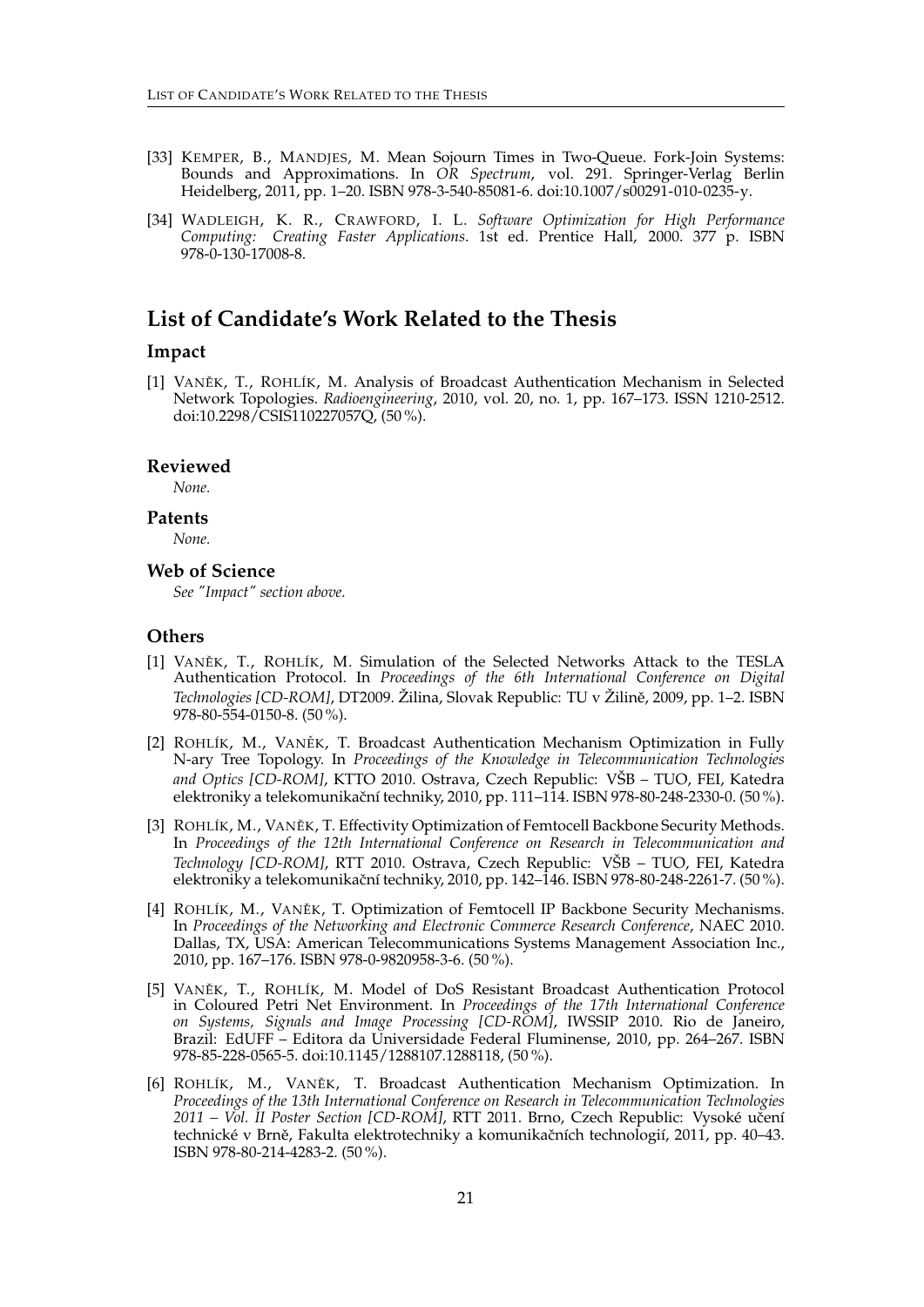- [7] ROHLÍK, M., VANĚK, T. Femtocell Backhaul Security Efficiency. In *Proceedings of the 11th International Conference Knowledge in Telecommunication Technologies and Optics [CD-ROM]*, KTTO 2011. Ostrava, Czech Republic: VŠB – TUO, FEI, Katedra elektroniky a telekomunikační techniky, 2011, pp. 145–148. ISBN 978-80-248-2399-7. (50%).
- [8] VANEKˇ , T., ROHLÍK, M. Alternative Protocols for Femtocell Backbone Security. In *4th Joint IFIP Wireless and Mobile Networking Conference*. Piscataway, NJ, USA: IEEE Press, 2011, pp. 1–4. ISBN 978-1-4577-1191-6. doi:10.1109/WMNC.2011.6097239, (50 %).
- [9] VANĚK, T., ROHLÍK, M. Optimization of DoS Resistant Broadcast Authentication Mechanism. In *Proceedings of the Networking and Electronic Commerce Research Conference*, NAEC2011. Dallas, TX, USA: American Telecommunications Systems Management Association Inc., 2011, pp. 139–143. ISBN 978-0-9820958-5-0. (50 %).

#### **Projects**

- [1] ROHLÍK, M. (co-researcher). Aspekty mobility v moderních bezdrátových sítích. ČVUT v Praze, Fakulta elektrotechnická, 2010, Grant SGS, No. SGS10/274/OHK3/3T/13.
- [2] ROHLÍK, M. (co-researcher). Femtocell-based Network Enhancement by Interference Management and Coordination of Information for Seamless Connectivity. Specific Targeted Research Project (STREP) of the 7th Framework Programme of the European Commission, 2010, Grant FREEDOM. Available from WWW: <[http://www.ict](http://www.ict-freedom.eu)[freedom.eu](http://www.ict-freedom.eu)>.

# <span id="page-25-0"></span>**List of Candidate's Work Non-Related to the Thesis**

#### **Impact**

*None.*

#### **Reviewed**

- [1] ROHLÍK, M. Vytváření podsítí s proměnnou maskou v prostředí IPv4 [Online]. Access *Server*, 2009, vol. 7, no. 200903, p. 0001. ISSN 1214-9675. Available from WWW: <[http:](http://access.feld.cvut.cz/view.php?cisloclanku=2009030001) [//access.feld.cvut.cz/view.php?cisloclanku=2009030001](http://access.feld.cvut.cz/view.php?cisloclanku=2009030001)>. (100 %).
- [2] ROHLÍK, M. Využití proudových šifer v souˇcasnosti [Online]. *Access Server*, 2009, vol. 7, no. 200908, p. 0001. ISSN 1214-9675. Available from WWW: <[http://access.feld.cvut.](http://access.feld.cvut.cz/view.php?cisloclanku=2009080001) [cz/view.php?cisloclanku=2009080001](http://access.feld.cvut.cz/view.php?cisloclanku=2009080001)>. (100 %).
- [3] ROHLÍK, M. Co umí zařízení Signamax. *Connect!*, 2010, vol. XV, no. 3/2010, pp. 32–33. ISSN 1211-3085. (100 %).
- [4] ROHLÍK, M., LAFATA, P. Bezpečnostní rizika v současné generaci pasivních optických pˇrístupových sítí [Online]. *Elektrorevue*, 2010, vol. 13, no. 37, pp. 1–6. ISSN 1213-1539. Available from WWW: <[http://elektrorevue.cz/cz/download/](http://elektrorevue.cz/cz/download/bezpecnostni-rizika-v-soucasne-generaci-pasivnich-optickych-pristupovych-siti) [bezpecnostni-rizika-v-soucasne-generaci-pasivnich-optickych](http://elektrorevue.cz/cz/download/bezpecnostni-rizika-v-soucasne-generaci-pasivnich-optickych-pristupovych-siti)[pristupovych-siti](http://elektrorevue.cz/cz/download/bezpecnostni-rizika-v-soucasne-generaci-pasivnich-optickych-pristupovych-siti)>. (50 %).
- [5] ROHLÍK, M., LAFATA, P. Bezpeˇcnostní rizika v souˇcasné generaci PON. *Sdˇelovací technika*, 2010, vol. 58, no. 10/2010, pp. 5–8. ISSN 0036-9942. (50 %).
- [6] LAFATA, P., ROHLÍK, M. Konfigurace a testování triple play služeb v pasivní optické síti [Online]. *Elektrorevue*, 2011, vol. 14, no. 3, pp. 1–9. ISSN 1213-1539. Available from WWW: <[http://elektrorevue.cz/cz/download/konfigurace](http://elektrorevue.cz/cz/download/konfigurace-a-testovani-triple-play-sluzeb-v-pasivni-opticke-siti)[a-testovani-triple-play-sluzeb-v-pasivni-opticke-siti](http://elektrorevue.cz/cz/download/konfigurace-a-testovani-triple-play-sluzeb-v-pasivni-opticke-siti)>. (50 %).
- [7] CHMELA, L., ROHLÍK, M., KOPP, M. *Pr ˚uvodce oborovou didaktikou pro uˇcitele telekomunikaˇcních pˇredmˇet ˚u na technické vysoké škole*. vol. 1. Praha, Czech Republic: Ceské ˇ vysoké učení technické v Praze, 2011. 82 p. ISBN 978-80-01-04794-1, (5 %; 90-5-5 %).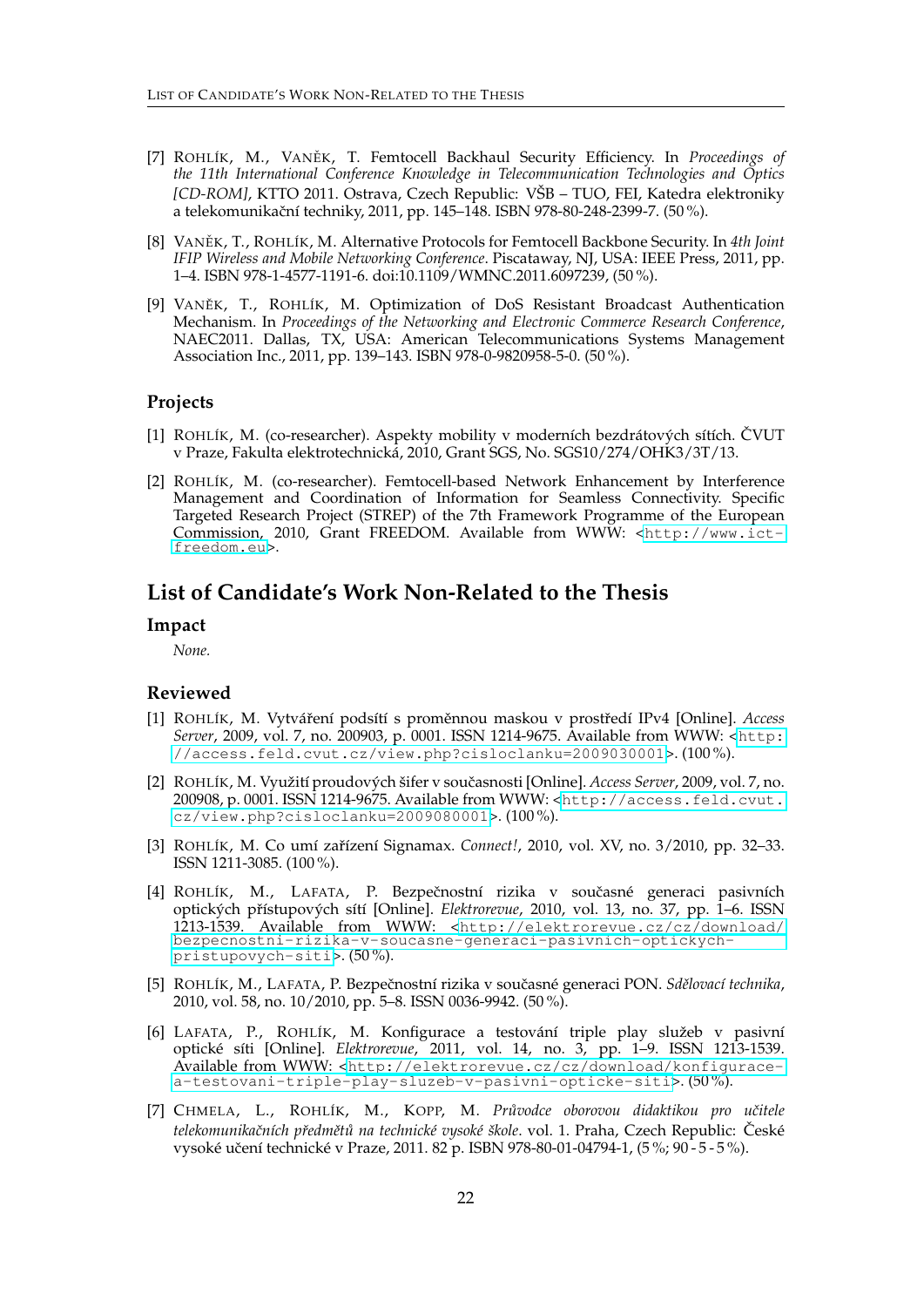#### **Patents**

[1] ROHLÍK, M. Univerzální nástroj pro návrh sítě v prostředí IPv4 (Autorizovaný SW) [Online]. ČVUT v Praze, Fakulta elektrotechnická, Katedra telekomunikační techniky, 2009, Available from WWW: [http://matlab.feld.cvut.cz/view.php?](http://matlab.feld.cvut.cz/view.php?cisloclanku=2009020002) [cisloclanku=2009020002](http://matlab.feld.cvut.cz/view.php?cisloclanku=2009020002).

#### **Web of Science**

*None.*

#### **Others**

- [1] ROHLÍK, M. Professional Interactive Voice Response System. In *Proceedings of the 11th International Conference on Research in Telecommunication and Technology [CD-ROM]*, RTT 2008. Bratislava, Slovak Republic: STU v Bratislavě, 2008, pp. 1-3. ISBN 978-80-227-2939-0.  $(100\%)$ .
- [2] ROHLÍK, M. Innovation of Laboratory Courses in the subject Communication in Data Networks. In *Proceedings of the 12th International Workshop on Research in Telecommunication* and Technology [CD-ROM], wRTT2009. Praha, Czech Republic: České vysoké učení technické v Praze, 2009, p. 0053\_0018. ISBN 978-80-01-04411-7. (100 %).
- [3] ROHLÍK, M. Inovace laboratorních kurzů v předmětu Informační bezpečnost a utajování datových zpráv. In *Proceedings of the 13th International Workshop on Research in Telecommunication and Technology [CD-ROM]*, wRTT2010. Ostrava, Czech Republic: VŠB – TUO, FEI, Katedra elektroniky a telekomunikaˇcní techniky, 2010, pp. 59–61. ISBN 978-80-248-2262-4. (100 %).

#### **Projects**

- [1] ROHLÍK, M. (researcher). Inovace laboratorních cvičení předmětu Komunikace v datových sítích. ČVUT v Praze, Fakulta elektrotechnická, 2009, Grant FRVŠ, No. 178/2009/G1.
- [2] ROHLÍK, M. (co-researcher). Implementace moderních výukových metod do telekomunikačních studijních předmětů. ČVUT v Praze, Fakulta elektrotechnická, 2009, Grant FRVŠ, No. 211/2009/G1.
- [3] ROHLÍK, M. (researcher). Inovace laboratorních cvičení předmětu Informační bezpečnost a utajování zpráv. ČVUT v Praze, Fakulta elektrotechnická, 2010, Grant FRVŠ, No. 605/2010/G1.